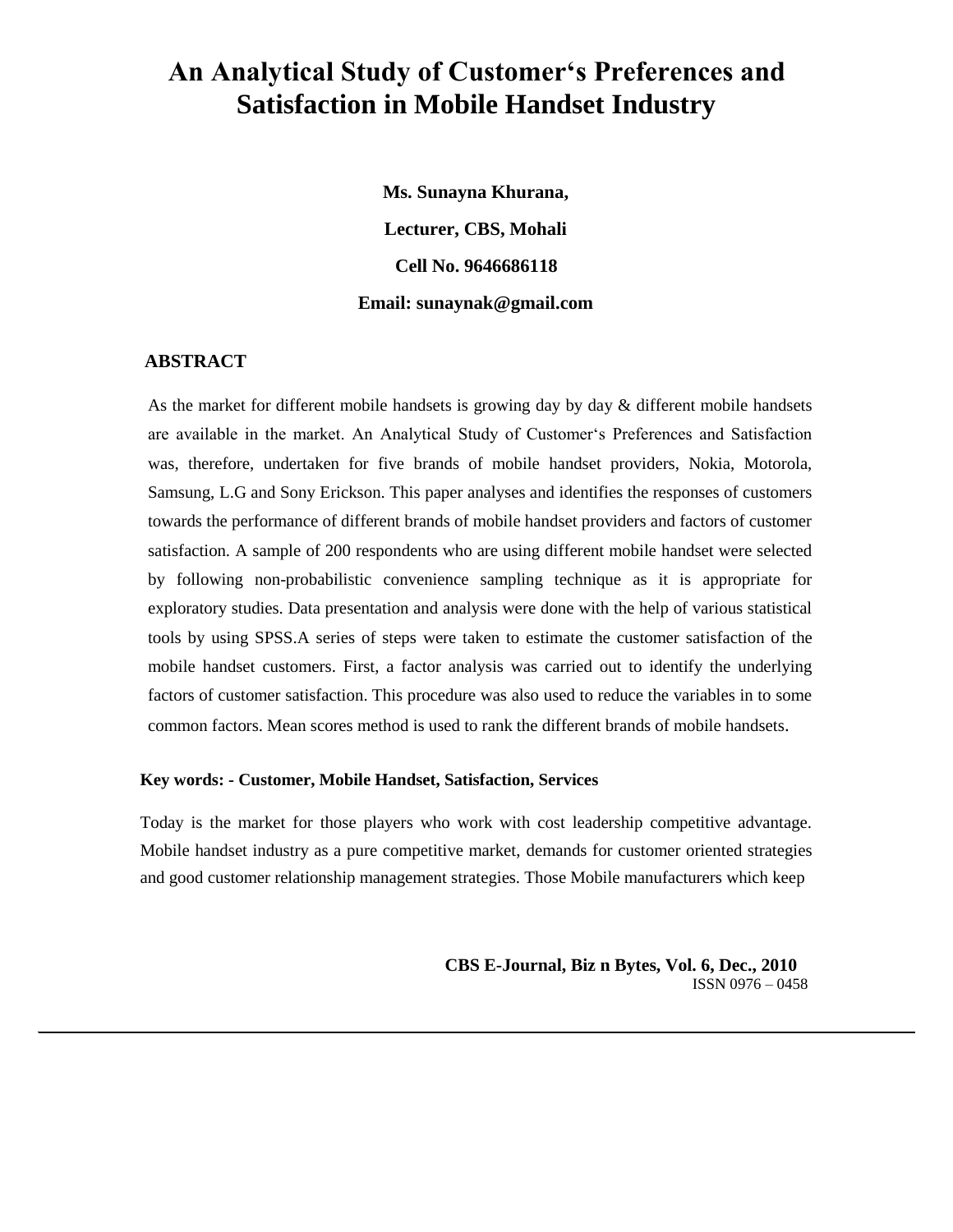on giving more value to customers by adding new features to mobile handsets and extra services with cost leadership advantage can only sustain in this market. So this paper tried to explain the customer perception & important factors which affects their satisfaction.

#### **Review of Literature**

Derived from the proportionality Customer satisfaction is bigger concept. Many researchers defined it in their own way. The conceptualization of Customer satisfaction (Hunt, 1977; Oliver, 1977 and 1980; Olson and Dover, 1979) first time in marketing studies came without explicit reference to the experiments carried out by Lewin. His research was focused on determinant of satisfaction with an attempt to nullify the confirmation paradigm. Several new dimensions like emotional and effective components of satisfaction and the dynamic of construct were investigated by recent studies. (Oliver, 1997; Fournier and Mick, 1999) Many marketing scholars are also attempting to understand the variables that intervene between the perceived values of satisfaction and the choice of repurchase of a brand, or a set of brands (Oliver, 1997).

An important relational construct, considered by customer satisfaction studies, is the equity' perception. Analysis of equity is based on studies on social psychology (Homans, 1961; Austin, McGinn and Susmilch, 1980), showing that the construct is, as perceived by the customer, between the outputs (benefits) and the inputs (cost-sacrifices) of an exchange. Equity theory states the importance of parties involved in an exchange process. The parties feel

equitably treated and, thus, satisfied if their amount of input to the exchange is somewhat in balance with their output of the exchange. Equity theory points to the fact that greater the loss, it's likely that the end user is less satisfied with the product. (Levesque and McDougall 2000).

Consumer adoption model (Mahajan and Muller 1990) provided the view that end user adoption of the physical or the informational goods explains satisfaction as a value at the end of the chain of purchase. Adoption process of mobile handset is discussed under the extension to the traditional typology of intrinsic and extrinsic sources of perceived values (Holbrook 1996).

Different from the traditional products, the network products often originate from suppliers' services and consumer's investments (Mathwick, Malhotra and Rigdon, 2001).

Some of the unique intrinsic attributes mentioned by the end users are unhindered time and space attributes of the mobile phone (Balasubramanian, Peterson and Jarvenpaa, 2002). The extrinsic attributes are divided as direct and indirect network (Liebowitz and Margolis, 1999). Direct network is the effect of the size, speed and capacity of the network. Indirect network is the effect originating from the information, transaction, or machine-interactive services. This clearly shows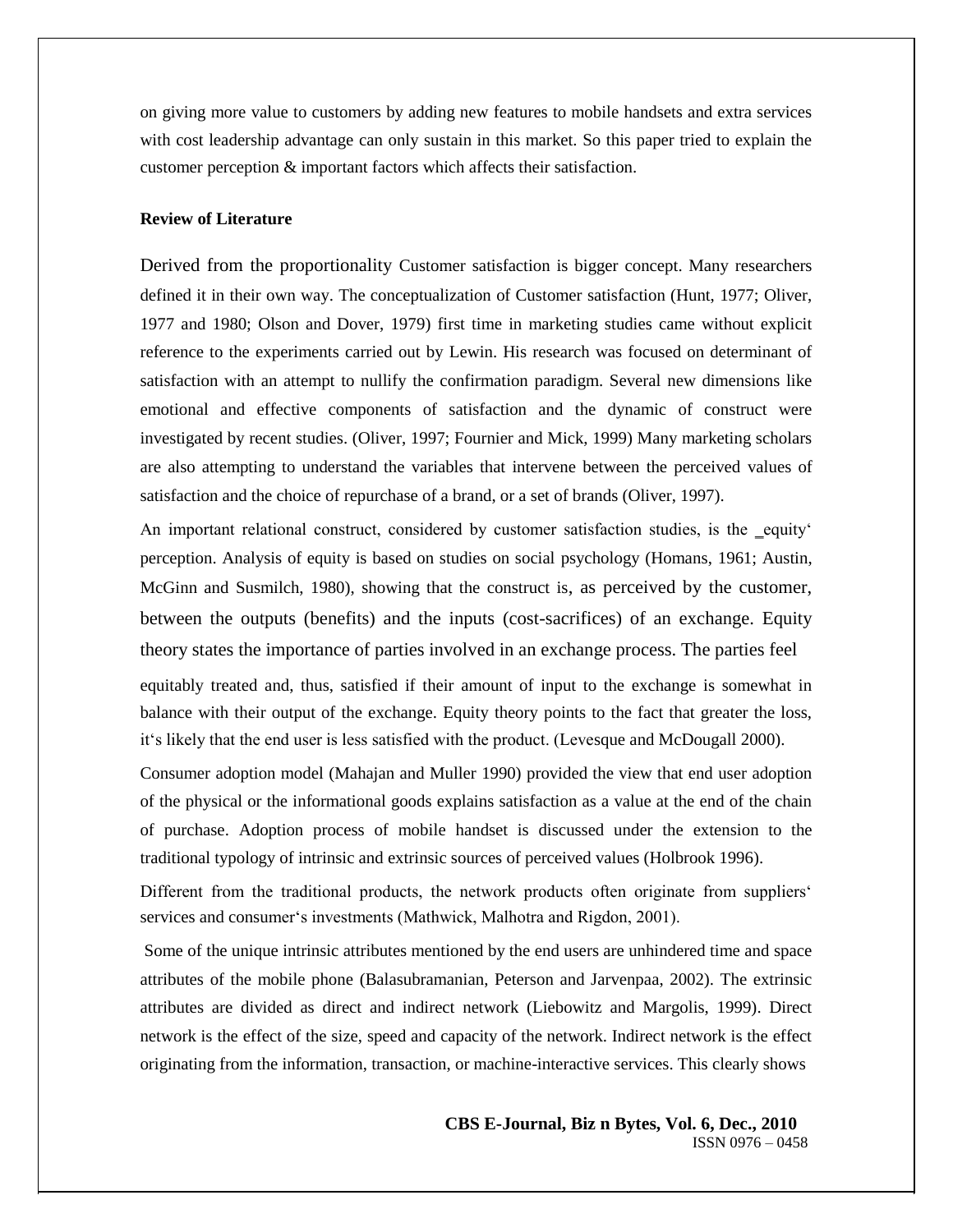that direct and indirect network of the extrinsic attribute is complementary to each other's performance (Gupta, Jain and Sawhney 1999).Recent studies on the effectiveness mobile network have proved a direct relation between the adoption level of the whole critical mass and the perceived values of the end users. (Shaprio and Varan, 1999). To sum up, over three decades of research into customer satisfaction have demonstrated the causal connection between satisfaction, built up as a result of market transactions, and trust.

### **Objective of the Study**

This study was carried out to analyze and identify the responses of mobile customers towards the performance of different brands of mobile handset providers & the important factors which affect the customer satisfaction.

#### **Development of Hypotheses**

Following hypotheses were developed to identify the relation between age, gender, occupation, and time duration & satisfaction level:

H0 (1): Gender of respondents has no significant impact on the importance given to factors affecting the customer satisfaction.

H0 (2): Age group of respondents has no significant impact on the importance given to factors affecting the customer satisfaction.

H0 (3): Occupation of respondents has no significant impact on the importance given to factors affecting the customer satisfaction.

H0 (4): Duration of Usage of the same brand of mobile handset of respondents has no significant impact on the importance given to factors affecting the customer satisfaction.

#### **Research Method**

For the purpose of the study, target population was all the mobile handset users in Hissar District. The sample population consisted of 200 mobile handset owners of five different brands. Sample was selected by Quota sampling technique as 40 respondents from each five different brands .A questionnaire was designed for this study, using well-established measures of intrinsic and extrinsic attributes of mobile handsets. It consisted of two sections. Section 1 consisted of demographic details of the respondents, and Section 2 consisted of 23 attributes of mobile handsets. Hissar district in Haryana state is locale of the study. Percentage, frequencies, Cross Tabulation & factor analysis is used as data analytical tools. ANOVA and F-test was used for hypotheses testing.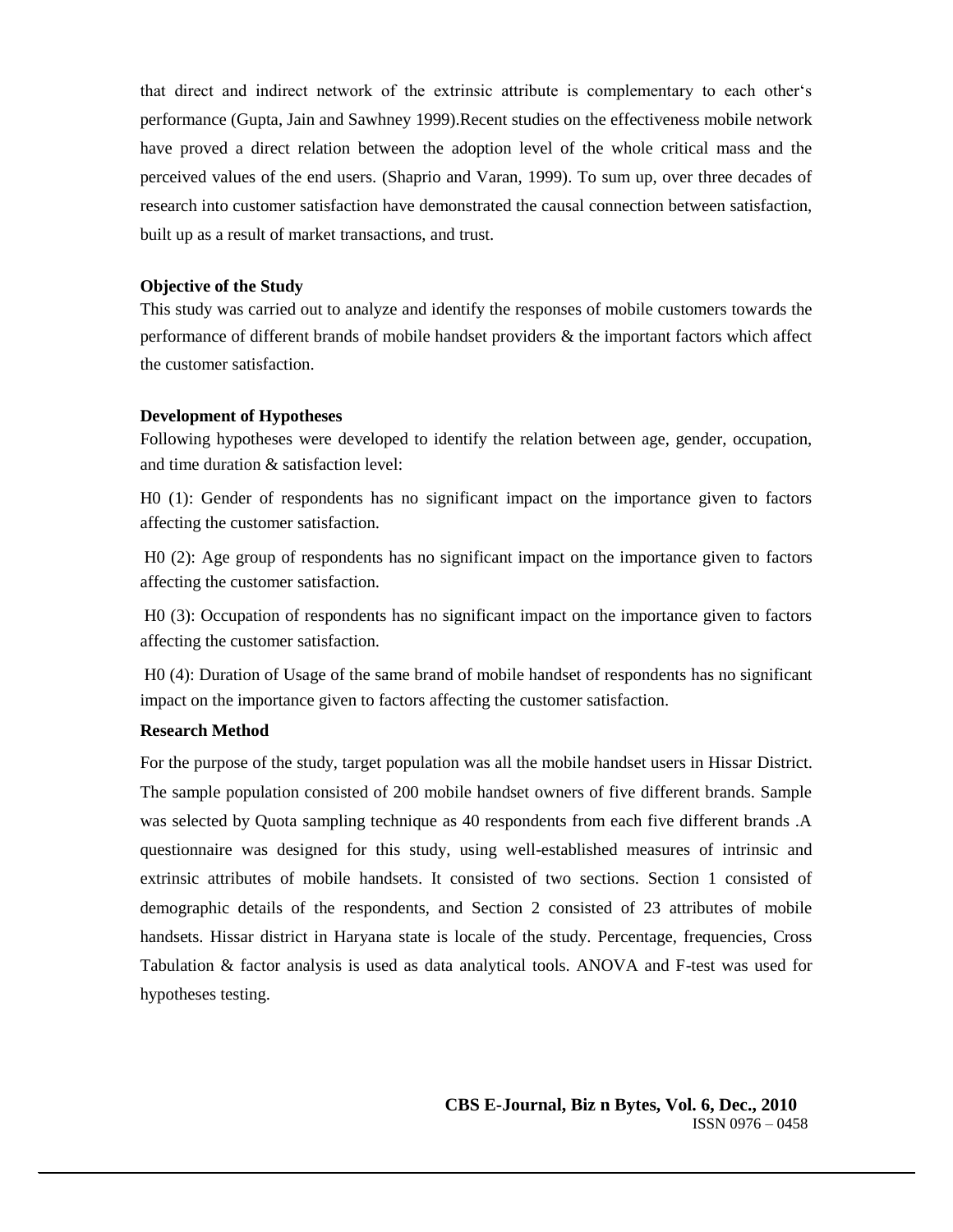# **Data Analysis and Result**

The total number of responses were 200, and out of 200 respondents, 83 (41.5 %) belongs to age category of 21-25 years, 128 (64 %) were males & 94 (47 %) were students.81 (40.5%) respondents were using the present mobile handset from last 1-3 years. (Table 1)

| <b>Table 1: Profile of Respondents</b> |                  |         |  |  |  |  |  |
|----------------------------------------|------------------|---------|--|--|--|--|--|
| <b>Demography</b>                      | <b>Frequency</b> | Percent |  |  |  |  |  |
| Age                                    |                  |         |  |  |  |  |  |
| $15-20$ years                          | 68               | 34.0    |  |  |  |  |  |
| $21-25$ years                          | 83               | 41.5    |  |  |  |  |  |
| $26-30$ years                          | 39               | 19.5    |  |  |  |  |  |
| Above 30 years                         | 10               | 5.0     |  |  |  |  |  |
| Total                                  | 200              | 100.0   |  |  |  |  |  |
| <b>Gender</b>                          |                  |         |  |  |  |  |  |
| Male                                   | 128              | 64.0    |  |  |  |  |  |
| Female                                 | 72               | 36.0    |  |  |  |  |  |
| Total                                  | 200              | 100.0   |  |  |  |  |  |
| Occupation                             |                  |         |  |  |  |  |  |
| Student                                | 94               | 47.0    |  |  |  |  |  |
| Private Sector Employee                | 65               | 32.5    |  |  |  |  |  |
| Businessman                            | 25               | 12.5    |  |  |  |  |  |
| Public sector Employee                 | 16               | 8.0     |  |  |  |  |  |
| Total                                  | 200              | 100.0   |  |  |  |  |  |
| <b>Duration of Usage</b>               |                  |         |  |  |  |  |  |
| $0-1$ years                            | 42               | 21.5    |  |  |  |  |  |
| 1-3 years                              | 81               | 40.5    |  |  |  |  |  |
| Above 3 years                          | $\overline{76}$  | 38.0    |  |  |  |  |  |
| Total                                  | 200              | 100.0   |  |  |  |  |  |
| <b>Handset</b>                         |                  |         |  |  |  |  |  |
| Nokia                                  | 40               | 20.0    |  |  |  |  |  |
| Motorola                               | 40               | 20.0    |  |  |  |  |  |
| Samsung                                | 40               | 20.0    |  |  |  |  |  |
| Sony                                   | $\overline{40}$  | 20.0    |  |  |  |  |  |
| $\mathop{\rm L{}}\nolimits. G$         | 40               | 20.0    |  |  |  |  |  |
| Total                                  | 200              | 100.0   |  |  |  |  |  |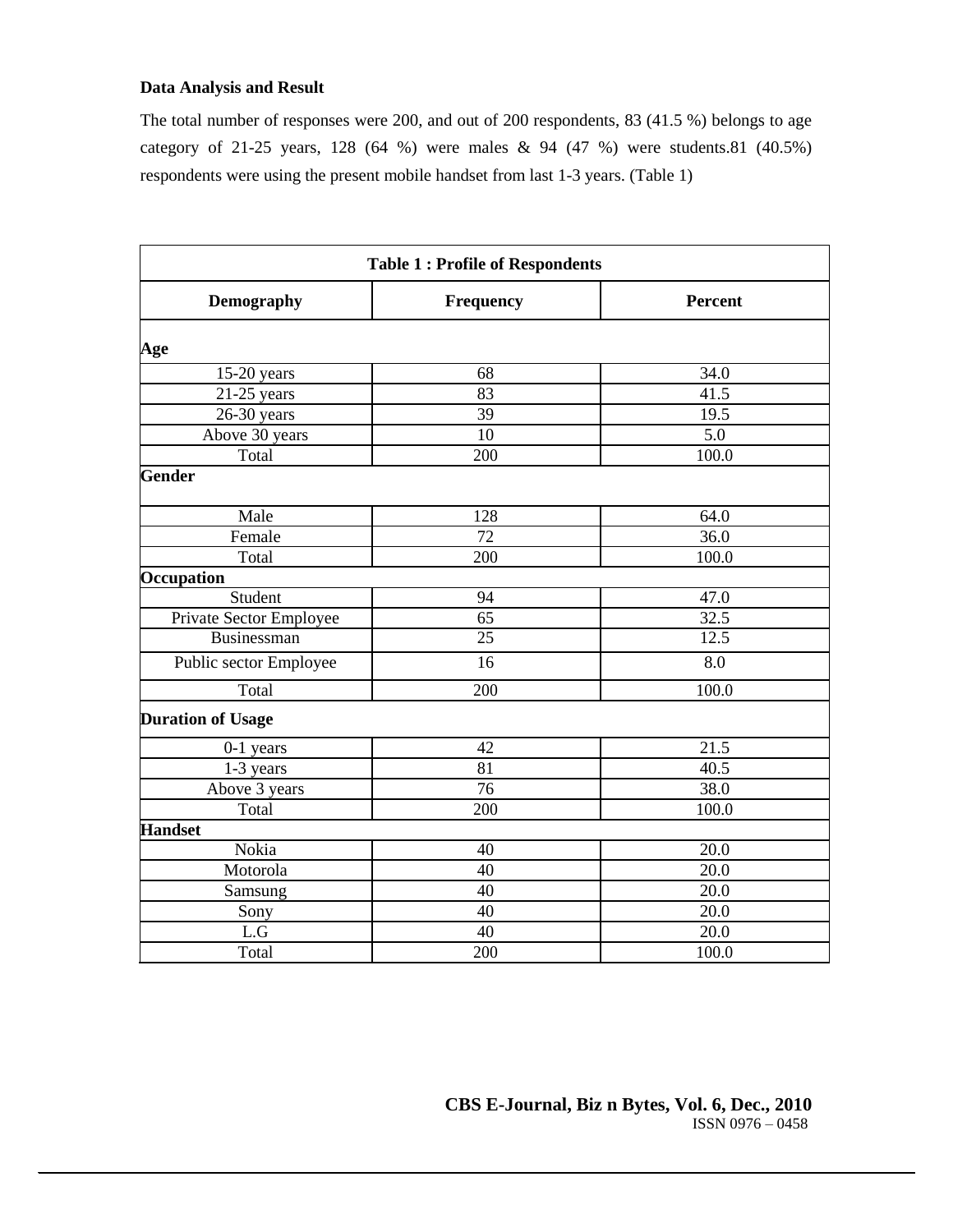# **Factor Analysis**

The explanatory factor analysis is used in order to identify the factor affecting the selection of mobile handset from 200 respondents in the Hissar region. To test the suitability of the data for factor analysis, the following steps have been taken;

- The correlations matrices are computed and examined. It reveals that there are enough correlations to go ahead with factor analysis.
- $\bullet$ Anti- image correlations were computed. These showed that partial correlations were low, indicating that true factors existed in the data.
- $\bullet$ Kaiser-Meyer-Olkin measure of sampling adequacy for individual variables is studied from the diagonal of partial correlation matrix. It is found to be sufficiently high for all variables.
- $\bullet$ To test the sampling adequacy, Kaiser Meyer-Olkin measure of sampling adequacy is computed, which is found to be .788. It is indicated that the sample is good enough for sampling.
- $\bullet$ The overall significance of correlation matrix is tested with the Bartlett test of Sphericity for satisfaction towards mobile handsets. Chi-square- 2257.394, which is significance at 0.000, as well as support for the validity of the factor analysis of the data set.
- Hence, all these standards indicated that the data is suitable for factor analysis. For extracting factors we have employed ―principal components analysis‖ and Varimax with Kaiser Normalization were also applied. Eigan values greater than 1 are considered significant.

| Table 2:KMO and Bartlett's Test                          |                           |          |  |  |  |  |  |  |
|----------------------------------------------------------|---------------------------|----------|--|--|--|--|--|--|
| Kaiser-Meyer-Olkin Measure of Sampling Adequacy.<br>.788 |                           |          |  |  |  |  |  |  |
| <b>Bartlett's Test of Sphericity</b>                     | <b>Approx. Chi-Square</b> | 2257.394 |  |  |  |  |  |  |
| 253<br>df                                                |                           |          |  |  |  |  |  |  |
|                                                          | Sig.                      | 0.000    |  |  |  |  |  |  |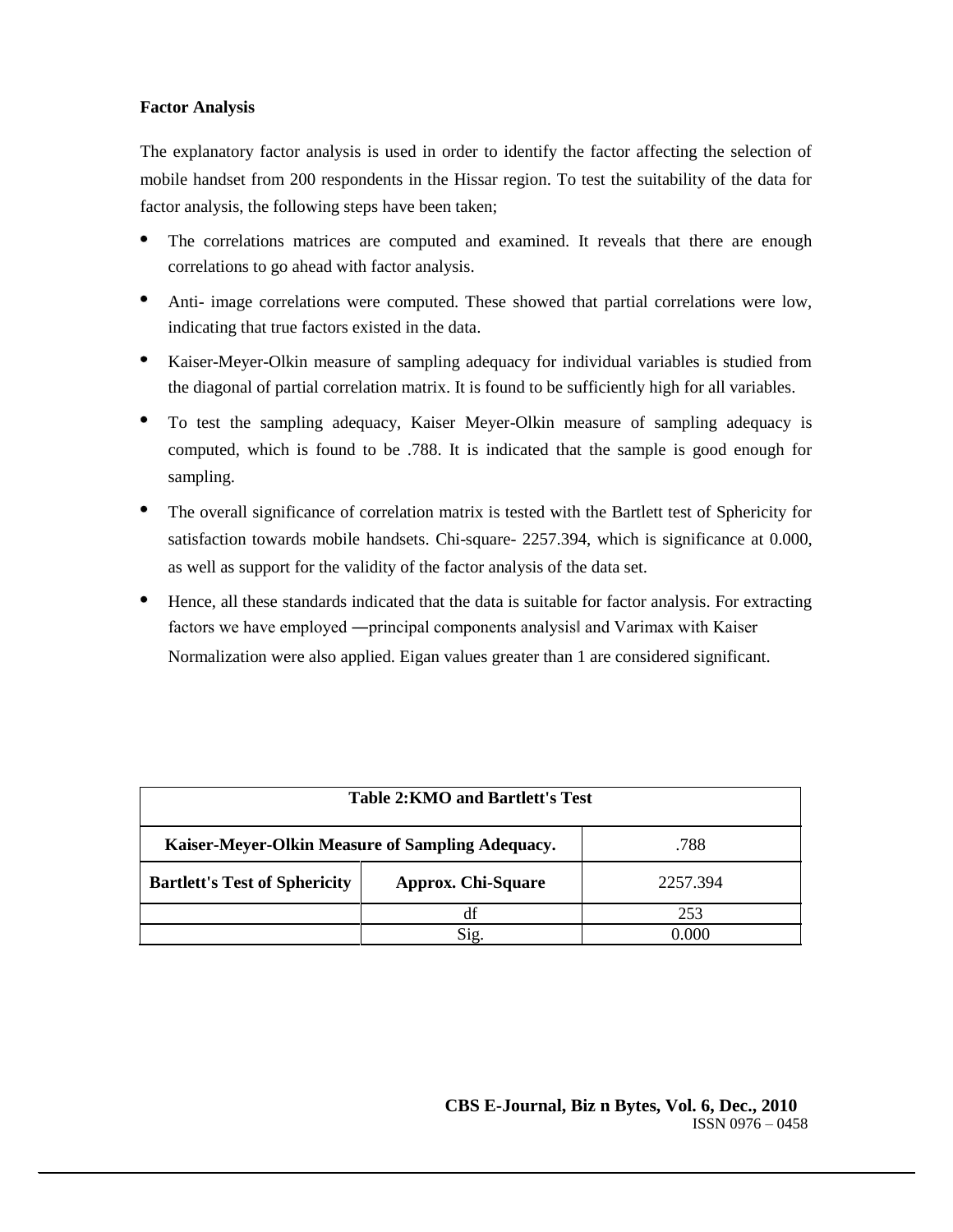|                         | <b>Initial Eigen values</b> |                 |                   | <b>Extraction Sums of Squared</b> |                 |                   | <b>Rotation Sums of Squared</b> |                 |                   |
|-------------------------|-----------------------------|-----------------|-------------------|-----------------------------------|-----------------|-------------------|---------------------------------|-----------------|-------------------|
|                         |                             |                 |                   | Loadings                          |                 |                   |                                 | <b>Loadings</b> |                   |
| Component               | <b>Total</b>                | $%$ of          | <b>Cumulative</b> | <b>Total</b>                      | $%$ of          | <b>Cumulative</b> | <b>Total</b>                    | $%$ of          | <b>Cumulative</b> |
|                         |                             | <b>Variance</b> | $\frac{0}{0}$     |                                   | <b>Variance</b> | $\frac{0}{0}$     |                                 | <b>Variance</b> | $\frac{0}{0}$     |
|                         | 7.153                       | 31.102          | 31.102            | 7.153                             | 31.102          | 31.102            | 3.162                           | 13.748          | 13.748            |
| $\overline{\mathbf{c}}$ | 2.403                       | 10.449          | 41.551            | 2.403                             | 10.449          | 41.551            | 2.933                           | 12.753          | 26.502            |
| $\overline{\mathbf{3}}$ | 1.751                       | 7.613           | 49.164            | 1.751                             | 7.613           | 49.164            | 2.922                           | 12.702          | 39.204            |
| 4                       | 1.591                       | 6.916           | 56.080            | 1.591                             | 6.916           | 56.080            | 2.461                           | 10.699          | 49.903            |
| 5                       | 1.234                       | 5.364           | 61.444            | 1.234                             | 5.364           | 61.444            | 1.742                           | 7.574           | 57.476            |
| 6                       | 1.170                       | 5.086           | 66.530            | 1.170                             | 5.086           | 66.530            | 1.665                           | 7.239           | 64.715            |
| 7                       | 1.036                       | 4.504           | 71.033            | 1.036                             | 4.504           | 71.033            | 1.453                           | 6.318           | 71.033            |
| 8                       | .836                        | 3.634           | 74.668            |                                   |                 |                   |                                 |                 |                   |
| 9                       | .761                        | 3.311           | 77.978            |                                   |                 |                   |                                 |                 |                   |
| 10                      | .682                        | 2.963           | 80.942            |                                   |                 |                   |                                 |                 |                   |
| 11                      | .632                        | 2.747           | 83.688            |                                   |                 |                   |                                 |                 |                   |
| 12                      | .529                        | 2.298           | 85.987            |                                   |                 |                   |                                 |                 |                   |
| 13                      | .486                        | 2.113           | 88.099            |                                   |                 |                   |                                 |                 |                   |
| 14                      | .427                        | 1.855           | 89.954            |                                   |                 |                   |                                 |                 |                   |
| 15                      | .394                        | 1.713           | 91.667            |                                   |                 |                   |                                 |                 |                   |
| 16                      | .353                        | 1.536           | 93.203            |                                   |                 |                   |                                 |                 |                   |
| 17                      | .312                        | 1.357           | 94.560            |                                   |                 |                   |                                 |                 |                   |
| 18                      | .268                        | 1.165           | 95.726            |                                   |                 |                   |                                 |                 |                   |
| 19                      | .241                        | 1.050           | 96.775            |                                   |                 |                   |                                 |                 |                   |
| 20                      | .231                        | 1.004           | 97.779            |                                   |                 |                   |                                 |                 |                   |
| 21                      | .214                        | .932            | 98.712            |                                   |                 |                   |                                 |                 |                   |
| 22                      | .178                        | .775            | 99.487            |                                   |                 |                   |                                 |                 |                   |
| 23                      | .118                        | .513            | 100.000           |                                   |                 |                   |                                 |                 |                   |
|                         |                             |                 |                   |                                   |                 |                   |                                 |                 |                   |

**Table 3 :Total Variance Explained**

Extraction Method: Principal Component Analysis.

# **Factors Affecting Customer Satisfaction**

There are only seven factors each having Eigen value exceeding one. The index for present solution account for 71.033 % of the total variations (Table 3), but this variance is not uniformly distribute across all component where only the first component account for 31.102% of variance. Thus for uniformly distributed variance, a rotation of component matrix is required. After using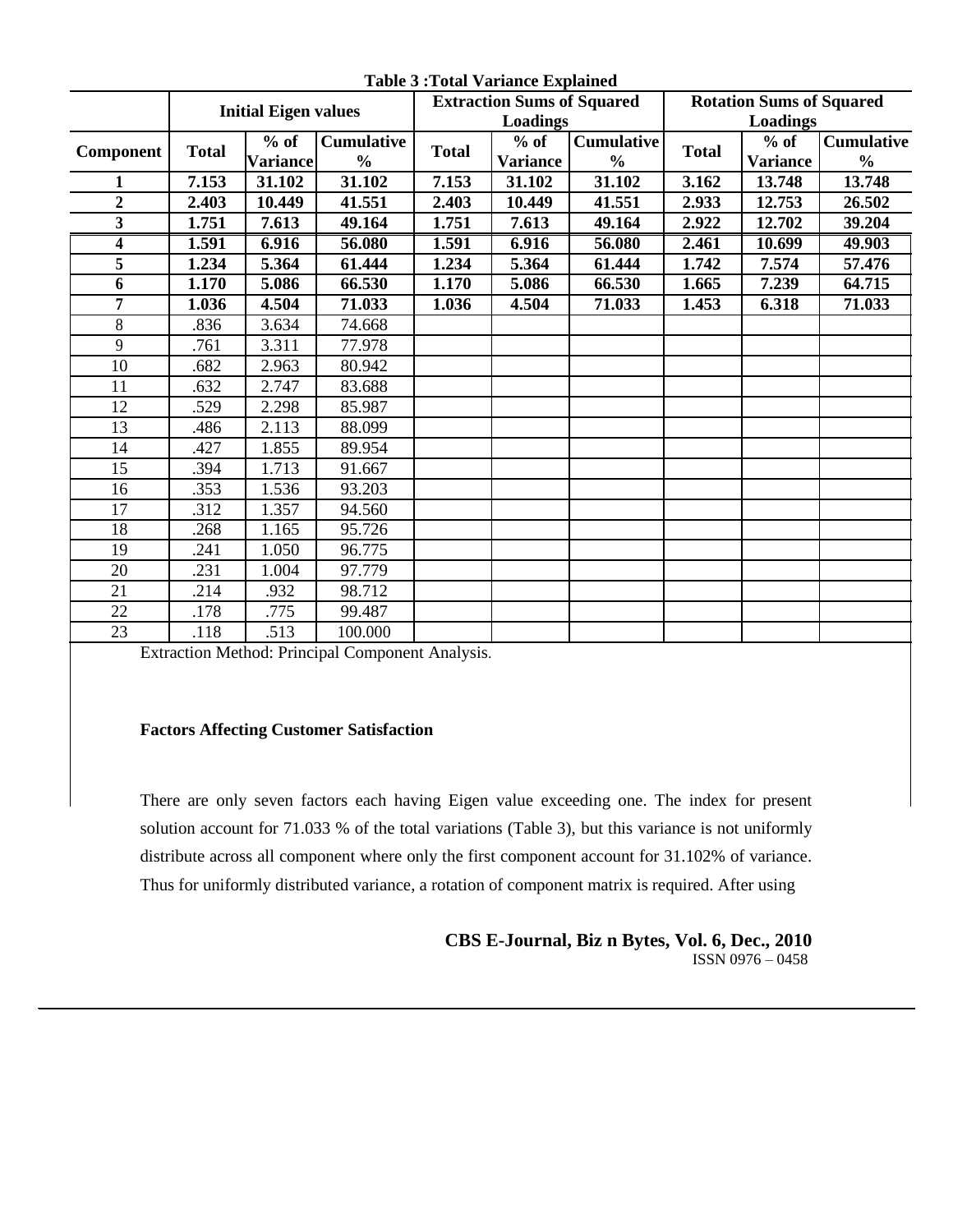the Varimax rotation method, the variances become evenly distributed in range of 13.748-6.318 %, which was 31.102-4.504 % before rotation.

Large communalities in the Table 4 indicate that a large number of variance has been accounted by the factor solution. They are bigger than 0.5 for all the questions so it indicates the suitability of the questions.

| <b>Table 4: Communalities</b> |                |                   |  |  |  |  |  |
|-------------------------------|----------------|-------------------|--|--|--|--|--|
| <b>Variables</b>              | <b>Initial</b> | <b>Extraction</b> |  |  |  |  |  |
| S <sub>1</sub>                | 1              | 0.836             |  |  |  |  |  |
| S <sub>2</sub>                | $\mathbf{1}$   | 0.767             |  |  |  |  |  |
| S <sub>3</sub>                | $\mathbf{1}$   | 0.653             |  |  |  |  |  |
| <b>S4</b>                     | $\mathbf{1}$   | 0.663             |  |  |  |  |  |
| S <sub>5</sub>                | $\mathbf{1}$   | 0.808             |  |  |  |  |  |
| S <sub>6</sub>                | $\mathbf{1}$   | 0.756             |  |  |  |  |  |
| S7                            | $\mathbf{1}$   | 0.699             |  |  |  |  |  |
| S8                            | $\mathbf{1}$   | 0.843             |  |  |  |  |  |
| <b>S9</b>                     | $\mathbf{1}$   | 0.724             |  |  |  |  |  |
| S10                           | $\mathbf{1}$   | 0.761             |  |  |  |  |  |
| S11                           | $\mathbf{1}$   | 0.701             |  |  |  |  |  |
| S <sub>12</sub>               | $\mathbf{1}$   | 0.61              |  |  |  |  |  |
| S13                           | $\mathbf{1}$   | 0.77              |  |  |  |  |  |
| S14                           | $\mathbf{1}$   | 0.671             |  |  |  |  |  |
| S15                           | $\mathbf{1}$   | 0.742             |  |  |  |  |  |
| S16                           | $\mathbf{1}$   | 0.759             |  |  |  |  |  |
| S17                           | $\mathbf{1}$   | 0.612             |  |  |  |  |  |
| S18                           | $\mathbf{1}$   | 0.821             |  |  |  |  |  |
| S19                           | 1              | 0.783             |  |  |  |  |  |
| S <sub>20</sub>               | $\mathbf{1}$   | 0.624             |  |  |  |  |  |
| S <sub>21</sub>               | $\mathbf{1}$   | 0.742             |  |  |  |  |  |
| S22                           | $\mathbf{1}$   | 0.695             |  |  |  |  |  |
| S <sub>2</sub> 3              | $\mathbf{1}$   | 0.567             |  |  |  |  |  |

An analysis of factor loading in the rotated factor matrix helps in interpreting & naming the seven factors. These factors can be interpreted in terms of variables that load high on component (Table 5). In this study items that had a factor loading more than 0.3 were included. Significance of factor loading depends upon sample size. It is recommend that for sample size 200, it should be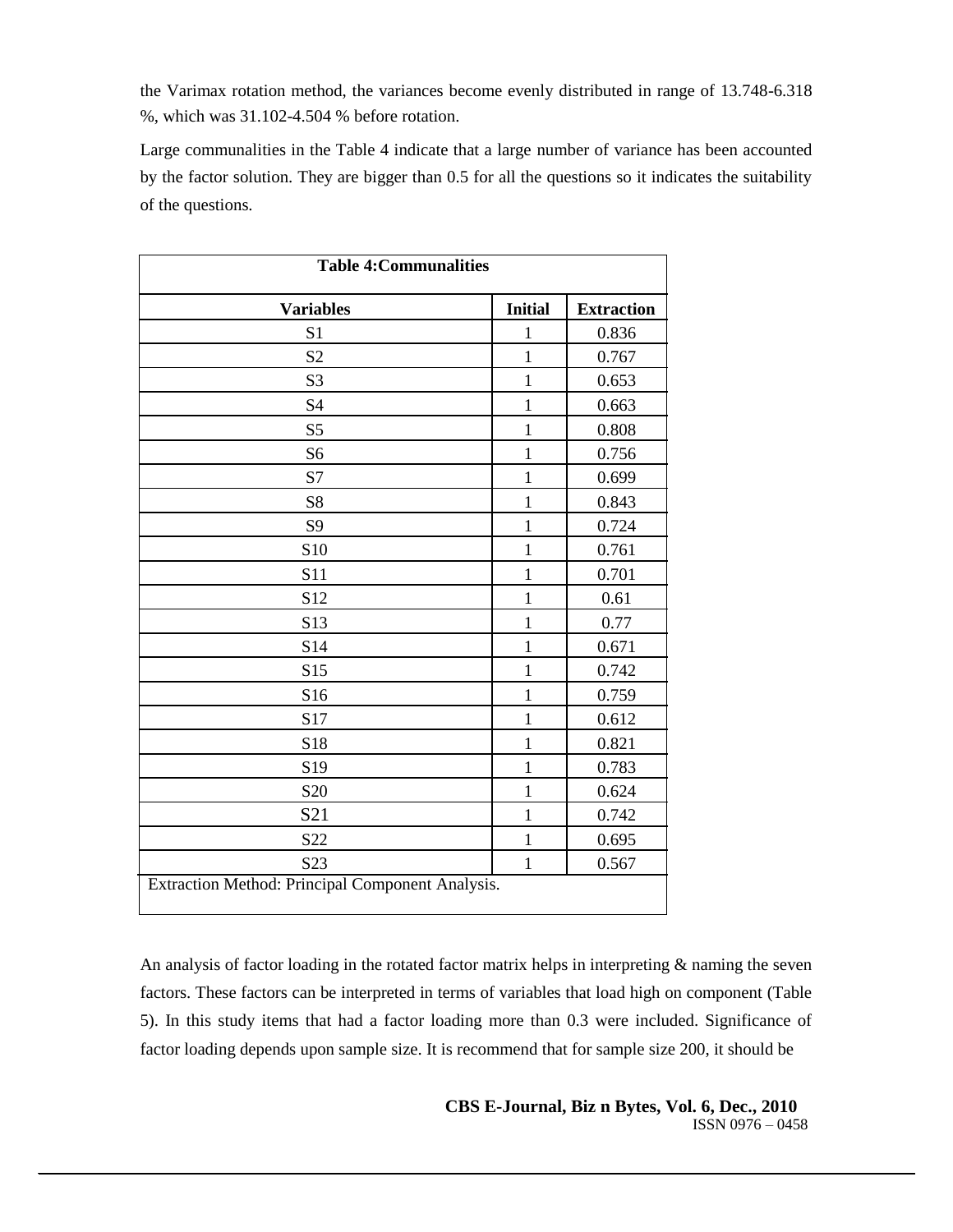greater than 0.3 (Andy P. Field, 2005).So S7 with loading 0.341 on factor 4 also included. After careful examination of factor loading of each variable, suitable names were given to each factors

| <b>Table 5: Rotated Component Matrix</b> |              |                |                |                         |          |          |                |  |  |  |  |  |
|------------------------------------------|--------------|----------------|----------------|-------------------------|----------|----------|----------------|--|--|--|--|--|
|                                          | Components   |                |                |                         |          |          |                |  |  |  |  |  |
| Variables                                | $\mathbf{1}$ | $\overline{2}$ | $\overline{3}$ | $\overline{\mathbf{4}}$ | 5        | 6        | $\overline{7}$ |  |  |  |  |  |
| S <sub>1</sub>                           | 0.121        | 0.173          | 0.143          | $-0.013$                | $-0.010$ | 0.857    | 0.022          |  |  |  |  |  |
| S <sub>2</sub>                           | 0.128        | 0.594          | 0.229          | $-0.003$                | $-0.088$ | 0.557    | $-0.155$       |  |  |  |  |  |
| S <sub>3</sub>                           | 0.116        | 0.713          | $-0.199$       | 0.066                   | 0.039    | 0.285    | 0.147          |  |  |  |  |  |
| <b>S4</b>                                | 0.041        | 0.705          | 0.141          | 0.292                   | $-0.046$ | 0.219    | 0.051          |  |  |  |  |  |
| S <sub>5</sub>                           | 0.14         | 0.841          | 0.056          | 0.013                   | 0.119    | $-0.27$  | $-0.073$       |  |  |  |  |  |
| <b>S6</b>                                | 0.014        | 0.681          | 0.205          | 0.135                   | 0.18     | 0.119    | 0.441          |  |  |  |  |  |
| S7                                       | $-0.040$     | 0.149          | 0.213          | 0.341                   | $-0.187$ | $-0.292$ | 0.303          |  |  |  |  |  |
| <b>S8</b>                                | 0.134        | 0.100          | 0.173          | 0.005                   | 0.011    | $-0.032$ | 0.893          |  |  |  |  |  |
| S <sub>9</sub>                           | 0.355        | 0.33           | 0.469          | 0.198                   | $-0.41$  | $-0.068$ | 0.204          |  |  |  |  |  |
| <b>S10</b>                               | 0.090        | 0.003          | 0.786          | $-0.077$                | 0.278    | $-0.157$ | 0.090          |  |  |  |  |  |
| <b>S11</b>                               | 0.134        | 0.025          | 0.729          | 0.33                    | $-0.035$ | 0.179    | 0.067          |  |  |  |  |  |
| <b>S12</b>                               | 0.442        | 0.053          | 0.573          | $-0.090$                | 0.226    | 0.126    | 0.139          |  |  |  |  |  |
| <b>S13</b>                               | 0.135        | 0.127          | 0.736          | 0.262                   | 0.159    | 0.294    | 0.093          |  |  |  |  |  |
| <b>S14</b>                               | 0.277        | 0.075          | 0.316          | 0.128                   | 0.684    | $-0.112$ | 0.094          |  |  |  |  |  |
| <b>S15</b>                               | 0.166        | 0.209          | 0.362          | 0.675                   | 0.31     | 0.051    | $-0.14$        |  |  |  |  |  |
| <b>S16</b>                               | 0.36         | 0.166          | 0.216          | 0.23                    | 0.701    | 0.065    | $-0.027$       |  |  |  |  |  |
| <b>S17</b>                               | 0.459        | 0.254          | 0.249          | 0.478                   | 0.027    | 0.048    | 0.105          |  |  |  |  |  |
| <b>S18</b>                               | 0.26         | 0.049          | $-0.117$       | 0.716                   | 0.279    | 0.15     | 0.336          |  |  |  |  |  |
| <b>S19</b>                               | 0.352        | 0.104          | 0.103          | 0.767                   | $-0.009$ | $-0.155$ | $-0.077$       |  |  |  |  |  |
| <b>S20</b>                               | 0.741        | $-0.020$       | 0.095          | 0.084                   | 0.307    | 0.079    | $-0.034$       |  |  |  |  |  |
| <b>S21</b>                               | 0.812        | 0.173          | 0.187          | 0.228                   | $-0.085$ | $-0.121$ | 0.009          |  |  |  |  |  |
| <b>S22</b>                               | 0.702        | 0.169          | 0.102          | 0.223                   | 0.14     | 0.225    | 0.044          |  |  |  |  |  |
| S <sub>23</sub>                          | 0.611        | $-0.007$       | 0.101          | 0.205                   | 0.264    | 0.12     | 0.266          |  |  |  |  |  |

(Table 6).these factors are Brand Image, Product Features, Employee Responsiveness, Product Information Service, After Sale Service, Overall quality & corporate image.

Extraction Method: Principal Component Analysis. Rotation Method: Varimax with Kaiser Normalization.

a Rotation converged in 17 iterations.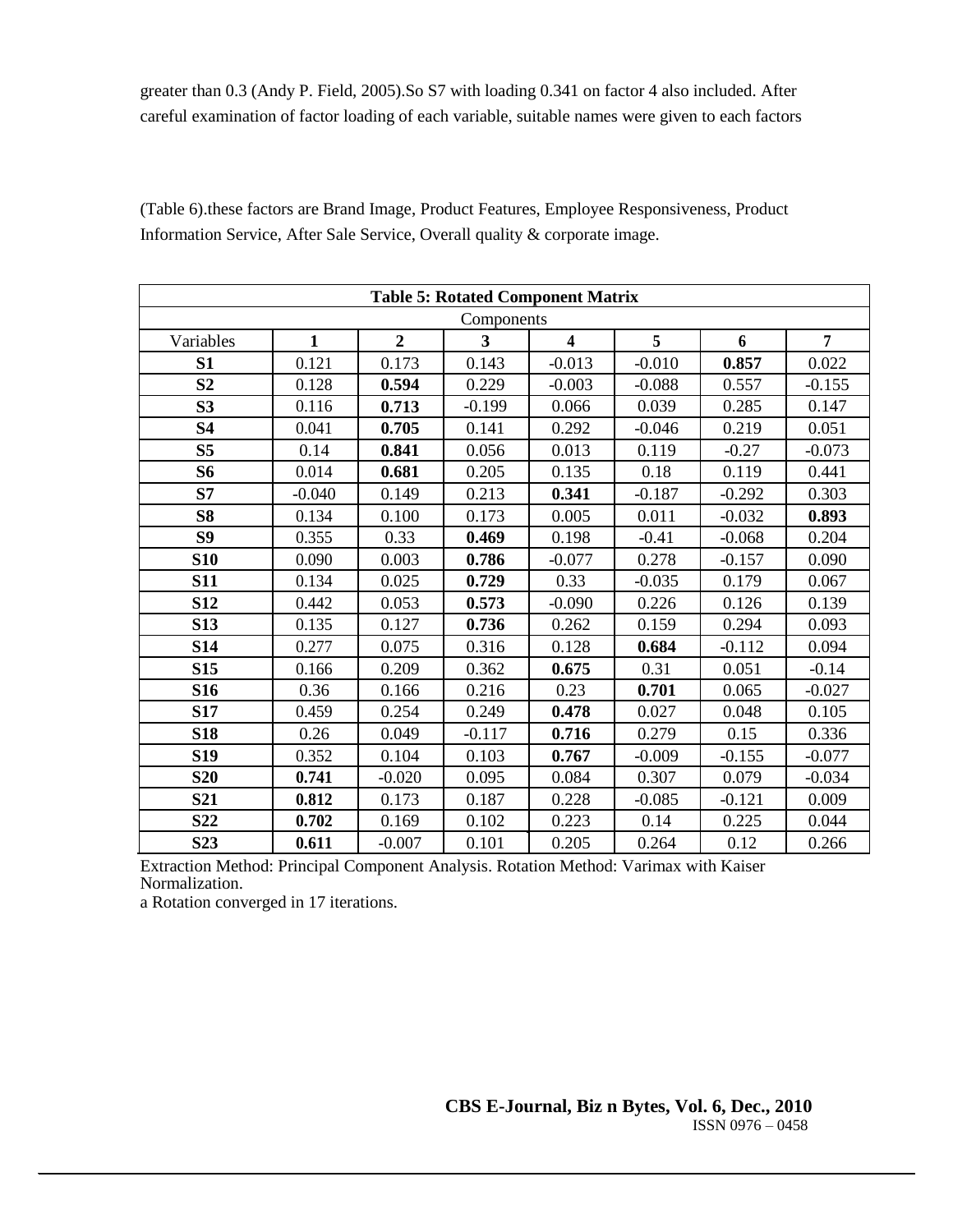|                       | <b>Table 6: Factor Structure</b>     |                                                                |                                                                                      |                     |  |  |  |  |  |  |
|-----------------------|--------------------------------------|----------------------------------------------------------------|--------------------------------------------------------------------------------------|---------------------|--|--|--|--|--|--|
| <b>Factor</b><br>No.  | Name of the factor Label             |                                                                | <b>Statements</b>                                                                    | Factor<br>(loading) |  |  |  |  |  |  |
|                       |                                      | S <sub>20</sub>                                                | Brand name is known to everyone.                                                     | 0.741               |  |  |  |  |  |  |
|                       |                                      | S <sub>21</sub>                                                | New technique is introduced by company every time                                    | 0.812               |  |  |  |  |  |  |
| F1                    | <b>Brand Image</b>                   | S22                                                            | Good marketing is done by company regarding product                                  | 0.702               |  |  |  |  |  |  |
|                       |                                      | S <sub>2</sub> 3                                               | Company outlets provide the technical support for<br>mobile handset.                 | 0.611               |  |  |  |  |  |  |
|                       |                                      | S <sub>2</sub>                                                 | Mobile handset consistent in performance                                             | 0.594               |  |  |  |  |  |  |
|                       |                                      | S <sub>3</sub>                                                 | Mobile handset is durable                                                            | 0.713               |  |  |  |  |  |  |
| F2                    | <b>Product Features</b>              | S <sub>4</sub>                                                 | Mobile handset is easy to use                                                        | 0.705               |  |  |  |  |  |  |
|                       |                                      | S <sub>5</sub>                                                 | Mobile handset is innovative                                                         | 0.841               |  |  |  |  |  |  |
|                       |                                      | S <sub>6</sub>                                                 | Mobile handset is easily available                                                   | 0.681               |  |  |  |  |  |  |
| <b>Employee</b><br>F3 | <b>S9</b>                            | Employees responds to complaints and suggestions in<br>no time | 0.469                                                                                |                     |  |  |  |  |  |  |
|                       | <b>Responsiveness</b>                | S <sub>10</sub>                                                | Employees of company outlets behave with customer<br>in proper manner                | 0.786               |  |  |  |  |  |  |
|                       |                                      | S11                                                            | Employees of company outlets gives prompt service                                    | 0.729               |  |  |  |  |  |  |
|                       |                                      | S <sub>12</sub>                                                | Employees of company outlets give individual<br>attention to customer.               | 0.573               |  |  |  |  |  |  |
|                       |                                      | S13                                                            | Appearance & Dress code of Employees is good.                                        | 0.736               |  |  |  |  |  |  |
|                       |                                      | S7                                                             | Company outlets provides the technical support for<br>mobile handset                 | 0.341               |  |  |  |  |  |  |
|                       | <b>Product</b>                       | S <sub>15</sub>                                                | Company outlets asked every time regarding new<br>development/changes                | 0.675               |  |  |  |  |  |  |
| F <sub>4</sub>        | <b>Information</b><br><b>Service</b> | S17                                                            | Complete information is provided to the customer<br>regarding product features & use | 0.478               |  |  |  |  |  |  |
|                       |                                      | S18                                                            | Online information is available about product.                                       | 0.716               |  |  |  |  |  |  |
|                       |                                      | S <sub>19</sub>                                                | Any query or supplementary information provided<br>when requested by customer        | 0.767               |  |  |  |  |  |  |
| F5                    |                                      | S14                                                            | Employees of company outlets can be contacted at any<br>time during service hours.   | 0.684               |  |  |  |  |  |  |
|                       | <b>After Sale Service</b>            | S16                                                            | Company outlets provides efficient after sale service of<br>mobile handsets          | 0.701               |  |  |  |  |  |  |
| F <sub>6</sub>        | <b>Overall quality</b>               | S <sub>1</sub>                                                 | Over all quality of mobile handset is good                                           | 0.857               |  |  |  |  |  |  |
| F7                    | Corporate image                      | S <sub>8</sub>                                                 | Company has good Corporate Image                                                     | 0.893               |  |  |  |  |  |  |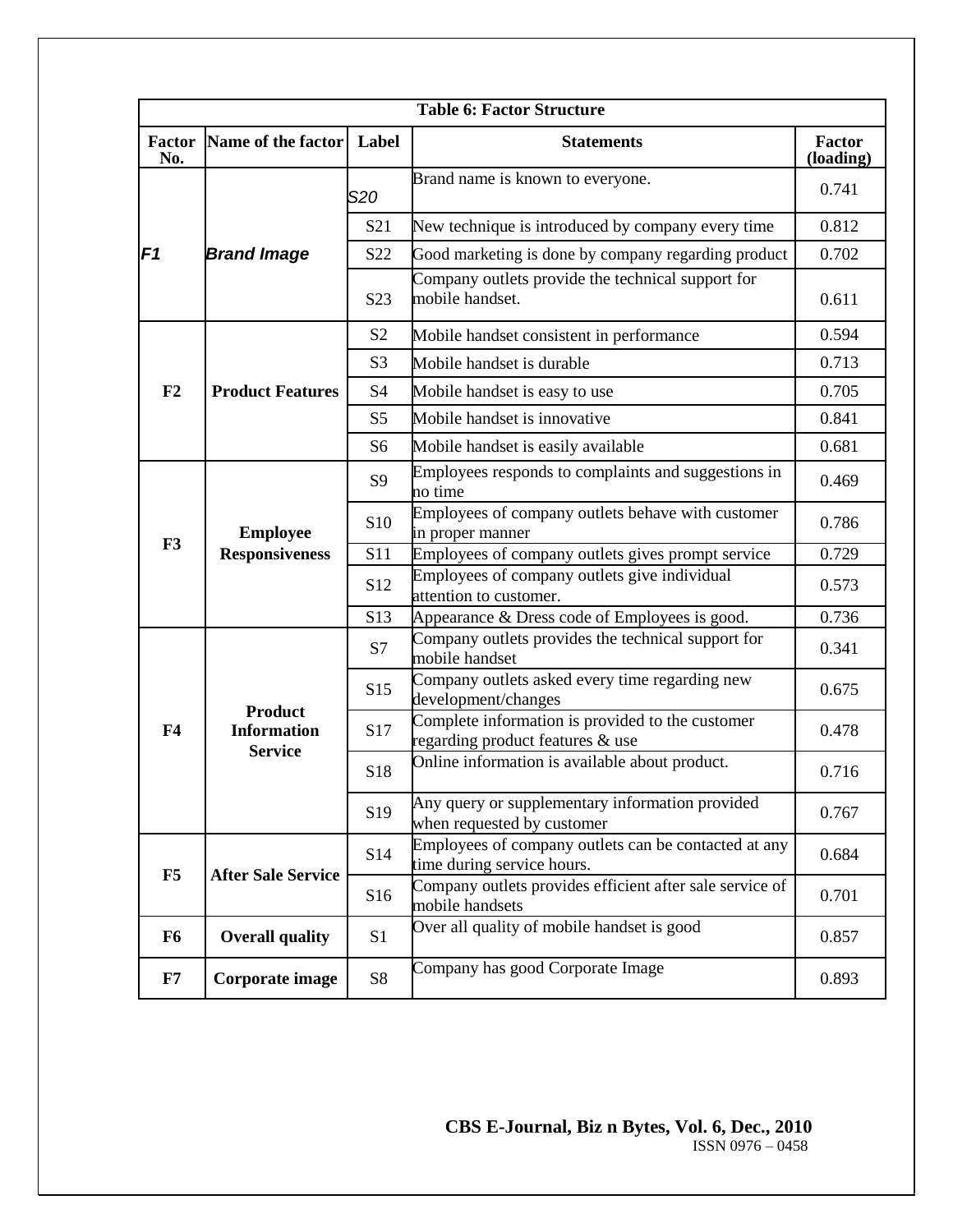# **Comparative Demographic Analysis and Hypothesis Testing**

# **Decision Rule**

**Decision for Testing Null Hypothesis – If the significance value is less than 0.05 then the** null hypothesis is rejected. In case of unequal sample size, the value of weighted is taken into consideration.

# **Comparative Age-wise analysis**

The age group of respondents has no significant impact on the importance given to factors affecting the customer satisfaction toward mobile handset providers, has been partially rejected in case of Product Features, Employee Responsiveness and Overall quality as shown in Table 7 (a).

For the further analysis, Post hoc analysis (Table 7 (b)) is used which shows that respondent of age group of 26-30 years give greater importance to Product Features as compared to other age group respondents & respondents of age group of above 30 years give greater importance to Employee Responsiveness. In case of overall quality, greater importance is given by respondent of age group of 15-20 years.

| Table 7 (A): ANOVA & F-Test Between Age & Factors |                       |    |                    |       |      |  |  |  |  |  |  |
|---------------------------------------------------|-----------------------|----|--------------------|-------|------|--|--|--|--|--|--|
|                                                   | <b>Sum of Squares</b> | df | <b>Mean Square</b> | F     | Sig. |  |  |  |  |  |  |
| <b>Brand Image</b>                                | 3.414                 | 3  | 1.138              | 1.620 | .186 |  |  |  |  |  |  |
| <b>Product Features</b>                           | 3.545                 | 3  | 1.182              | 3.433 | .018 |  |  |  |  |  |  |
| <b>Employee</b><br><b>Responsiveness</b>          | 4.897                 | 3  | 1.632              | 2.768 | .043 |  |  |  |  |  |  |
| <b>Product Information</b><br><b>Service</b>      | 1.715                 | 3  | .572               | .770  | .512 |  |  |  |  |  |  |
| <b>After Sale Service</b>                         | 1.569                 | 3  | .523               | .542  | .654 |  |  |  |  |  |  |
| <b>Overall quality</b>                            | 11.623                | 3  | 3.874              | 8.242 | .000 |  |  |  |  |  |  |
| Corporate image                                   | 18.876                | 3  | 6.292              | 1.417 | .239 |  |  |  |  |  |  |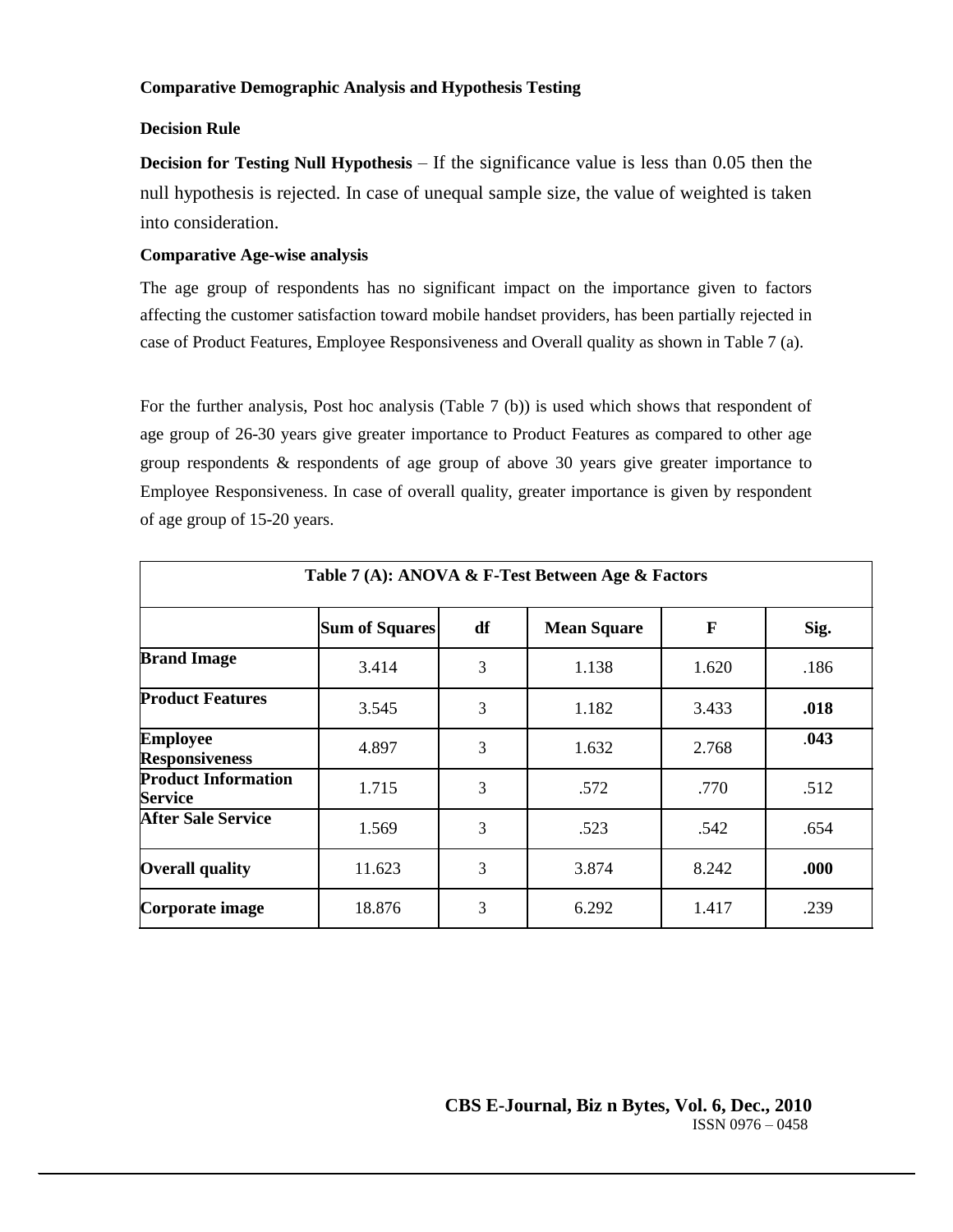| Table 7 (b) : Post Hoc Analysis<br>(Age & Product Features, Employee Responsiveness, Overall quality) |           |           |                                                 |        |       |                                   |                   |  |  |  |  |
|-------------------------------------------------------------------------------------------------------|-----------|-----------|-------------------------------------------------|--------|-------|-----------------------------------|-------------------|--|--|--|--|
|                                                                                                       |           |           | <b>Mean</b><br>Difference Std. Error<br>$(I-J)$ |        | Sig.  | 95% Confidence<br><b>Interval</b> |                   |  |  |  |  |
| <b>Dependent</b><br><b>Variable</b>                                                                   | $(I)$ Age | $(J) Age$ |                                                 |        |       | Lower<br>Bound                    | Upper<br>Bound    |  |  |  |  |
| <b>Product</b>                                                                                        | $26 - 30$ | $15-20y$  | $-.2709$                                        | .1179  | .023  | $-.5033$                          | $-3.8470E-$<br>02 |  |  |  |  |
| <b>Features</b>                                                                                       |           | $21 - 25$ | $-.3300$                                        | .1139  | .004  | $-.5546$                          | $-.1054$          |  |  |  |  |
|                                                                                                       |           | above 30  | 2.051E-03                                       | .2080  | .992  | $-.4081$                          | .4122             |  |  |  |  |
|                                                                                                       | above 30  | $15-20y$  | .5982                                           | .2601  | .022  | 8.533E-02                         | 1.1111            |  |  |  |  |
| <b>Employee</b>                                                                                       |           | $21 - 25$ | .7070                                           | .2570  | .007  | .2001                             | 1.2139            |  |  |  |  |
| <b>Responsiveness</b>                                                                                 |           | $26 - 30$ | .7292                                           | .2722  | .008  | .1924                             | 1.2660            |  |  |  |  |
|                                                                                                       |           | $21 - 25$ | 0.5062                                          | 0.1121 | 0.000 | 0.285                             | 0.7274            |  |  |  |  |
| <b>Overall quality</b>                                                                                | $15-20y$  | $26 - 30$ | 0.5343                                          | 0.1377 | 0.000 | 0.2627                            | 0.8059            |  |  |  |  |
|                                                                                                       |           | Above 30  | 0.3676                                          | 0.2322 | 0.115 | $-0.090293$                       | 0.8256            |  |  |  |  |

\* The mean difference is significant at the .05 level.

# **Comparative Gender-wise analysis**

The gender of respondents has no significant impact on the importance given to factors affecting the customer satisfaction toward mobile handset a provider, null hypothesis has been accepted (Table 8).

Hence, it can be concluded that all respondents irrespective of their gender perceive the all the 7 factors in the same manner

| Table 8: ANOVA & F-test Between Gender & Factors |                          |    |                    |              |      |  |  |  |  |  |  |
|--------------------------------------------------|--------------------------|----|--------------------|--------------|------|--|--|--|--|--|--|
|                                                  | Sum of<br><b>Squares</b> | df | <b>Mean Square</b> | $\mathbf{F}$ | Sig. |  |  |  |  |  |  |
| <b>Brand Image</b>                               | .465                     | 1  | .465               | .654         | .420 |  |  |  |  |  |  |
| <b>Product Features</b>                          | .315                     |    | .315               | .881         | .349 |  |  |  |  |  |  |
| <b>Employee Responsiveness</b>                   | .612                     |    | .612               | 1.012        | .316 |  |  |  |  |  |  |
| <b>Product Information Service</b>               | .703                     |    | .703               | .949         | .331 |  |  |  |  |  |  |
| <b>After Sale Service</b>                        | 1.382                    |    | 1.382              | 1.444        | .231 |  |  |  |  |  |  |
| <b>Overall quality</b>                           | .133                     | 1  | .133               | .255         | .614 |  |  |  |  |  |  |
| Corporate image                                  | .934                     |    | .934               | 1.040        | .309 |  |  |  |  |  |  |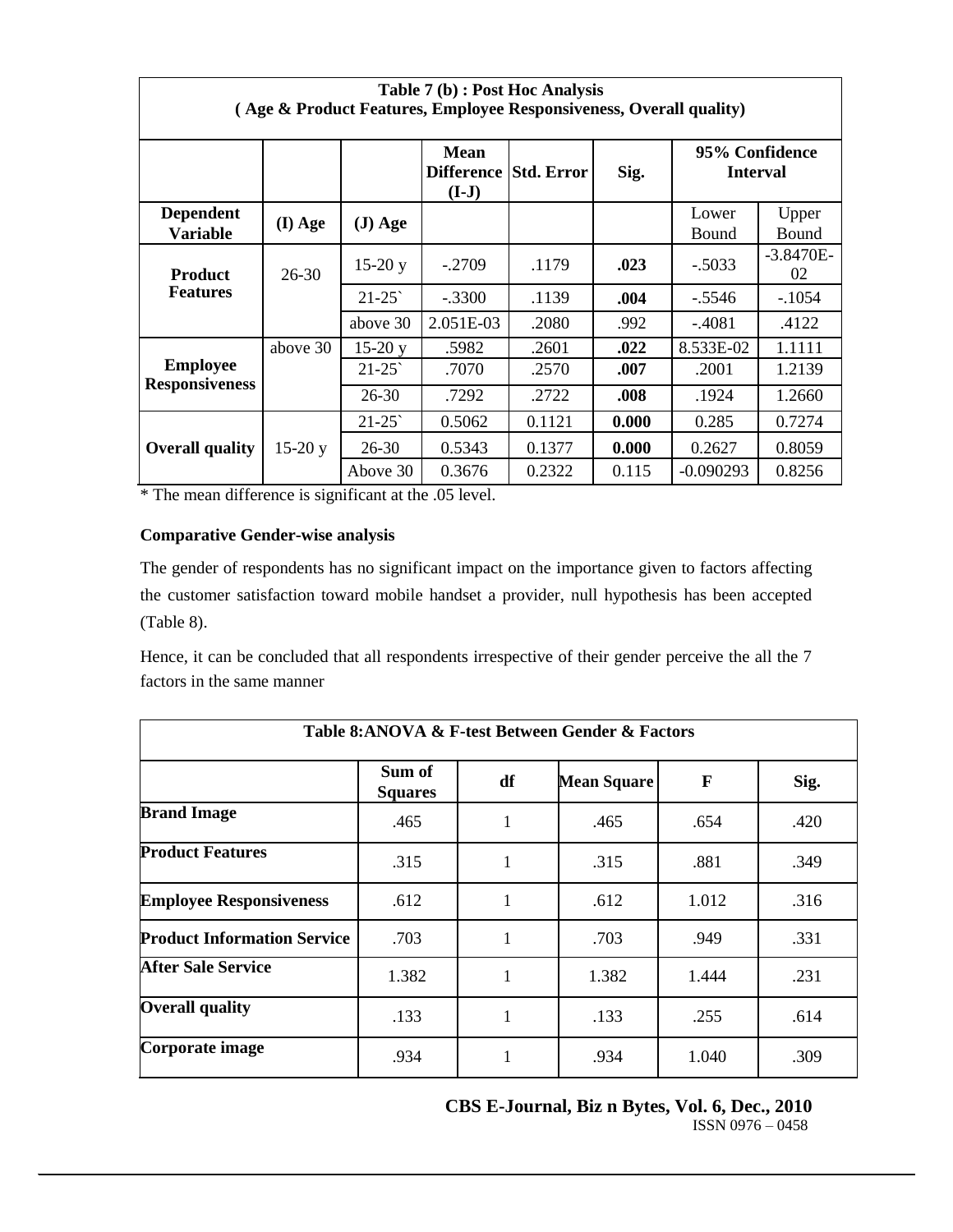# **Comparative Occupation-wise analysis**

The occupation of respondents has no significant impact on the importance given to factors affecting the customer satisfaction toward mobile handset provider; null hypothesis has been partially rejected in case of Product Features & Overall quality (Table 9(a)). For the further analysis, Post hoc analysis (Table 9 (b)) was used which show that a respondent belongs to businessman category gives more importance to product feature & overall quality as compared to other category of occupation.

| Table 9 (a):ANOVA & F-test between Occupation & factors |                          |    |                    |              |      |  |  |  |  |  |  |
|---------------------------------------------------------|--------------------------|----|--------------------|--------------|------|--|--|--|--|--|--|
|                                                         | Sum of<br><b>Squares</b> | df | <b>Mean Square</b> | $\mathbf{F}$ | Sig. |  |  |  |  |  |  |
| <b>Brand Image</b>                                      | 4.898                    | 3  | 1.633              | 2.349        | .074 |  |  |  |  |  |  |
| <b>Product Features</b>                                 | 2.931                    | 3  | .977               | 2.812        | .041 |  |  |  |  |  |  |
| <b>Employee</b><br><b>Responsiveness</b>                | 3.747                    | 3  | 1.249              | 2.097        | .102 |  |  |  |  |  |  |
| Product<br><b>Information</b><br><b>Service</b>         | 5.080                    | 3  | 1.693              | 2.334        | .075 |  |  |  |  |  |  |
| <b>After Sale Service</b>                               | 6.989                    | 3  | 2.330              | 2.484        | .062 |  |  |  |  |  |  |
| <b>Overall quality</b>                                  | 5.105                    | 3  | 1.702              | 3.381        | .019 |  |  |  |  |  |  |
| Corporate image                                         | 3.592                    | 3  | 1.197              | 1.340        | .263 |  |  |  |  |  |  |

| Table 9 (b) : Post Hoc Analysis<br>(Occupation & Product Features, Overall quality)             |                        |                            |          |       |      |                |                       |  |  |
|-------------------------------------------------------------------------------------------------|------------------------|----------------------------|----------|-------|------|----------------|-----------------------|--|--|
| <b>Mean</b><br>95% confidence<br><b>Std. Error</b><br>Sig.<br>difference<br>interval<br>$(i-j)$ |                        |                            |          |       |      |                |                       |  |  |
| <b>Dependent</b><br>variable                                                                    | (i)<br><b>Customer</b> | (j) Customer               |          |       |      | Lower<br>bound | <b>Upper</b><br>bound |  |  |
| <b>Product</b>                                                                                  | <b>Businessman</b>     | <b>Student</b>             | $-.3409$ | .1326 | .011 | $-.6025$       | $-7.9373e-$<br>02     |  |  |
| Features                                                                                        |                        | Private sector<br>employee | $-.3828$ | .1387 | .006 | $-6563$        | $-.1092$              |  |  |
|                                                                                                 |                        | Govt employee              | $-.2295$ | .1887 | .225 | $-.6016$       | .1426                 |  |  |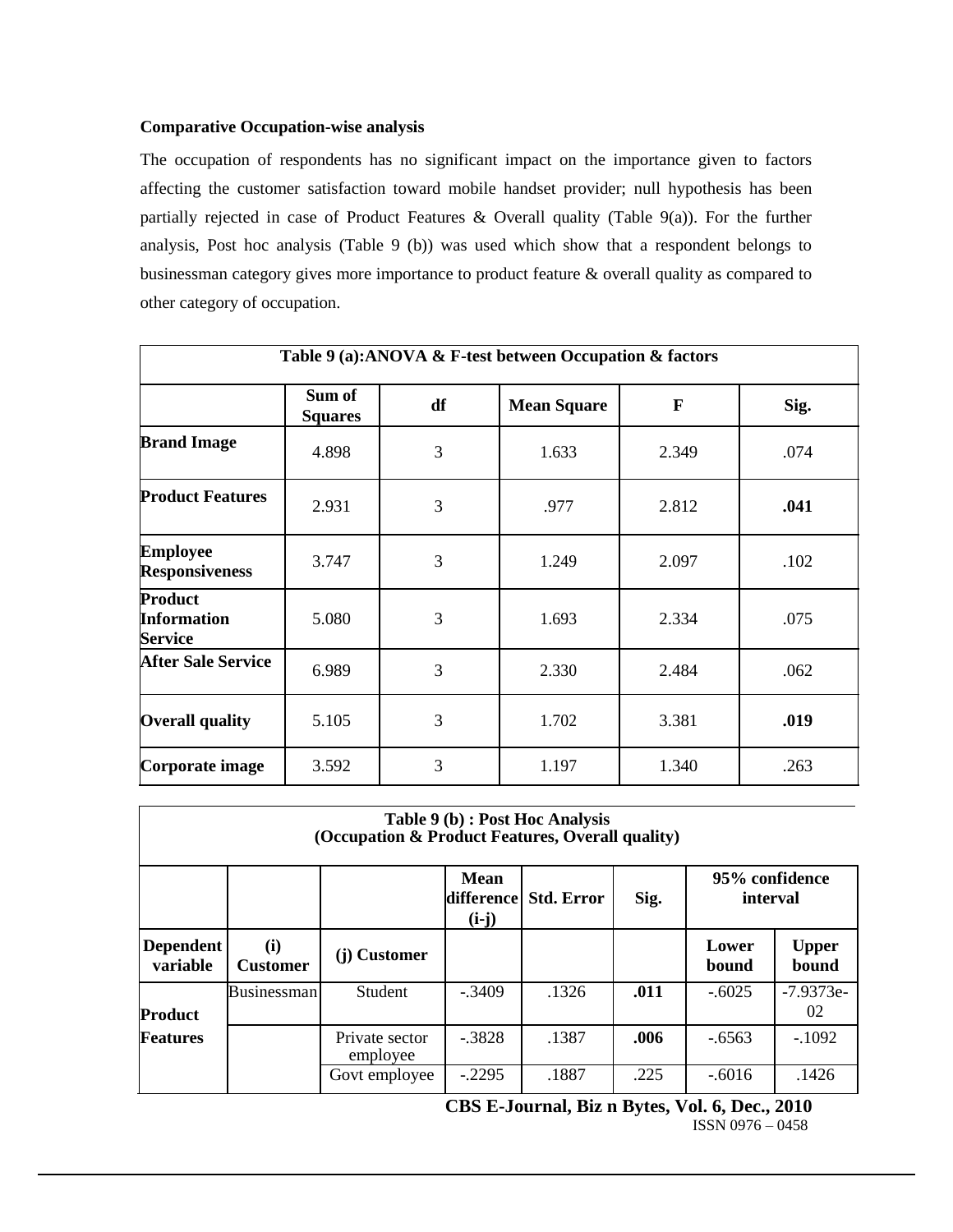|                           | <b>Businessman</b> | Student                    | $-4996$  | .1596 | .002 | $-.8144$ | $-.1847$    |
|---------------------------|--------------------|----------------------------|----------|-------|------|----------|-------------|
| <b>Overall</b><br>quality |                    | Private sector<br>employee | $-.3323$ | .1670 | .048 | $-6616$  | $-3.0369e-$ |
|                           |                    | Govt employee              | $-.4025$ | .2271 | .078 | $-.8504$ | 4.544e-02   |

\* The mean difference is significant at the .05 level.

### **Comparative Duration of Usage -Wise Analysis**

Duration of Usage of the same brand of mobile handset of respondents has no significant impact on the importance given to factors affecting the customer satisfaction has no significant impact on the importance given to factors affecting the customer satisfaction toward mobile handset provider; null hypothesis has been accepted only in case of Product Features & Corporate image.

| Table 10(a):ANOVA & F-test between Duration of Usage & Factors |                       |      |                    |              |      |  |  |
|----------------------------------------------------------------|-----------------------|------|--------------------|--------------|------|--|--|
|                                                                | <b>Sum of Squares</b> | Df   | <b>Mean Square</b> | $\mathbf{F}$ | Sig. |  |  |
| <b>Brand Image</b>                                             | 7.27                  | 2.00 | 3.63               | 5.35         | 0.01 |  |  |
| <b>Product Features</b>                                        | 0.04                  | 2.00 | 0.02               | 0.06         | 0.94 |  |  |
| <b>Employee Responsiveness</b>                                 | 3.21                  | 2.00 | 1.61               | 2.70         | 0.07 |  |  |
| <b>Product Information Service</b>                             | 6.77                  | 2.00 | 3.39               | 4.75         | 0.01 |  |  |
| <b>After Sale Service</b>                                      | 8.80                  | 2.00 | 4.40               | 4.76         | 0.01 |  |  |
| <b>Overall quality</b>                                         | 4.58                  | 2.00 | 2.29               | 4.55         | 0.01 |  |  |
| Corporate image                                                | 0.04                  | 2.00 | 0.02               | 0.02         | 0.98 |  |  |

|                                     |                        |                       | Table 10(b) : Post Hoc Analysis<br>(Duration of Usage & Brand Image, Employee Responsiveness, Product Information Service,<br><b>After Sale Service, Overall quality)</b> |                   |      |                         |                              |  |
|-------------------------------------|------------------------|-----------------------|---------------------------------------------------------------------------------------------------------------------------------------------------------------------------|-------------------|------|-------------------------|------------------------------|--|
|                                     |                        |                       | Mean<br><b>Difference</b><br>$(I-J)$                                                                                                                                      | <b>Std. Error</b> | Sig. | 95% Confidence Interval |                              |  |
| <b>Dependent</b><br><b>Variable</b> | $(I)$ Time<br>duration | $J)$ Time<br>duration |                                                                                                                                                                           |                   |      | Lower<br><b>Bound</b>   | <b>Upper</b><br><b>Bound</b> |  |
| <b>Brand Image</b>                  | above 3<br>vears       | $0-1$ years           | .4954                                                                                                                                                                     | .1597             | .002 | .1805                   | 0.81                         |  |
|                                     |                        | 1-3 years             | .2971                                                                                                                                                                     | .1316             | .025 | 0.37                    | 0.55                         |  |

**CBS E-Journal, Biz n Bytes, Vol. 6, Dec., 2010**

ISSN 0976 – 0458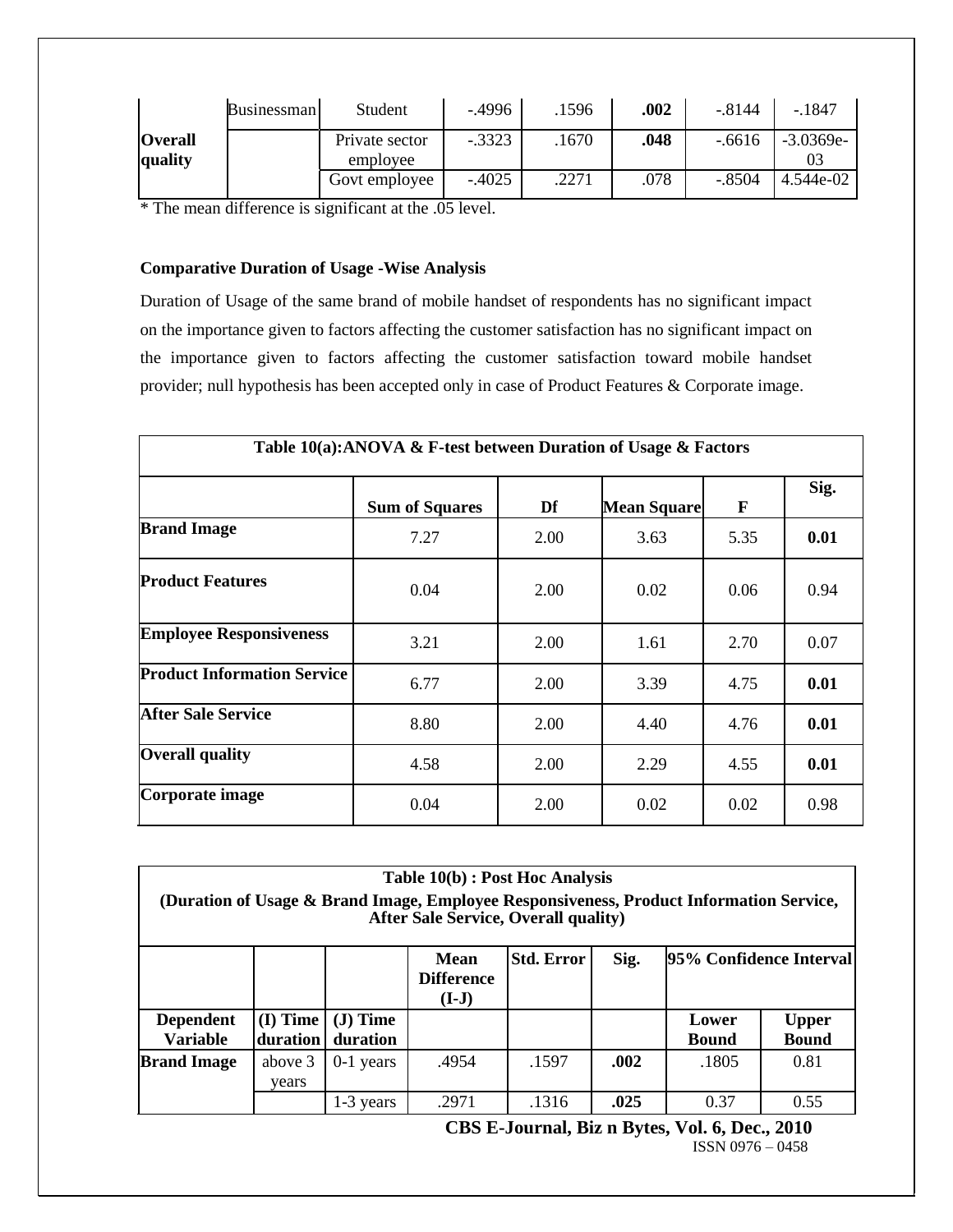| Product                              | $0-1$ years      | 1-3 years        | $-0.30$ | 0.16 | 0.06  | $-0.62$ | 0.02    |
|--------------------------------------|------------------|------------------|---------|------|-------|---------|---------|
| <b>Information</b><br><b>Service</b> |                  | Above 3<br>years | $-0.50$ | 0.16 | 0.00  | $-0.83$ | $-0.18$ |
| <b>After Sale</b><br><b>Service</b>  | Above 3<br>years | $0-1$ years      | 0.55    | 0.18 | 0.004 | 0.18    | 0.92    |
|                                      |                  | $1-3$ year       | 0.32    | 0.15 | 0.038 | 0.17    | 0.62    |
| <b>Overall quality</b> $0-1$ years   |                  | $1-3$ years      | 0.40    | 0.14 | 0.00  | 0.13    | 0.66    |
|                                      |                  | Above 3<br>years | 0.34    | 0.14 | 0.01  | 0.07    | 0.61    |

Hence, it can be concluded that all respondents irrespective of their Duration of Usage of the same brand of mobile handset perceive the remaining five factors in the same manner.

For the further analysis, Post hoc analysis (Table 10(b)) was used which shows that respondents of Duration of Usage group of 0-1 years give greater importance to Product Information Service

& Overall quality as compared to other groups Duration of Usage. While respondent of Duration of Usage group of above 3 years gives more importance to Brand Image & after sale service.

### **Comparative Analysis of Five Brands of Mobile Handset Providers**

Table 11 gives the data mean score of five brands of mobile handsets. The mean score range from very good to average (1.4167 to 2.5000) with none of being rated excellent. The scores indicate higher satisfaction for factors such as Product Features, Overall quality, Brand Image and After Sale Service. Respondents show high satisfaction for Nokia and Samsung followed by Sony and L.G & least for Motorola on overall factors. While Nokia tops the rating for Brand Image, Product Information Service and After Sale Service. L.G top for Product Features, Sony for Employee Responsiveness, Samsung for Overall quality and Motorola for good Corporate Image. Motorola brand shows very low satisfaction level in comparison to other four brands and dissatisfaction is seen for five factors out of total seven.

| <b>Table 11: Factor Mean Score For Mobile Handset Providers</b> |              |          |                |             |        |              |  |  |  |
|-----------------------------------------------------------------|--------------|----------|----------------|-------------|--------|--------------|--|--|--|
|                                                                 | <b>Nokia</b> | Motorola | <b>Samsung</b> | <b>Sony</b> | L.G    | <b>Total</b> |  |  |  |
| <b>Brand Image</b>                                              | 1.9536       | 2.2500   | 1.9844         | 2.2212      | 2.4107 | 2.0884       |  |  |  |
| <b>Product Features</b>                                         | 1.7111       | 1.8950   | 1.6458         | 1.6462      | 1.5286 | 1.7110       |  |  |  |
| <b>Employee</b><br><b>Responsiveness</b>                        | 1.9722       | 2.3350   | 2.2333         | 1.9538      | 2.2000 | 2.1210       |  |  |  |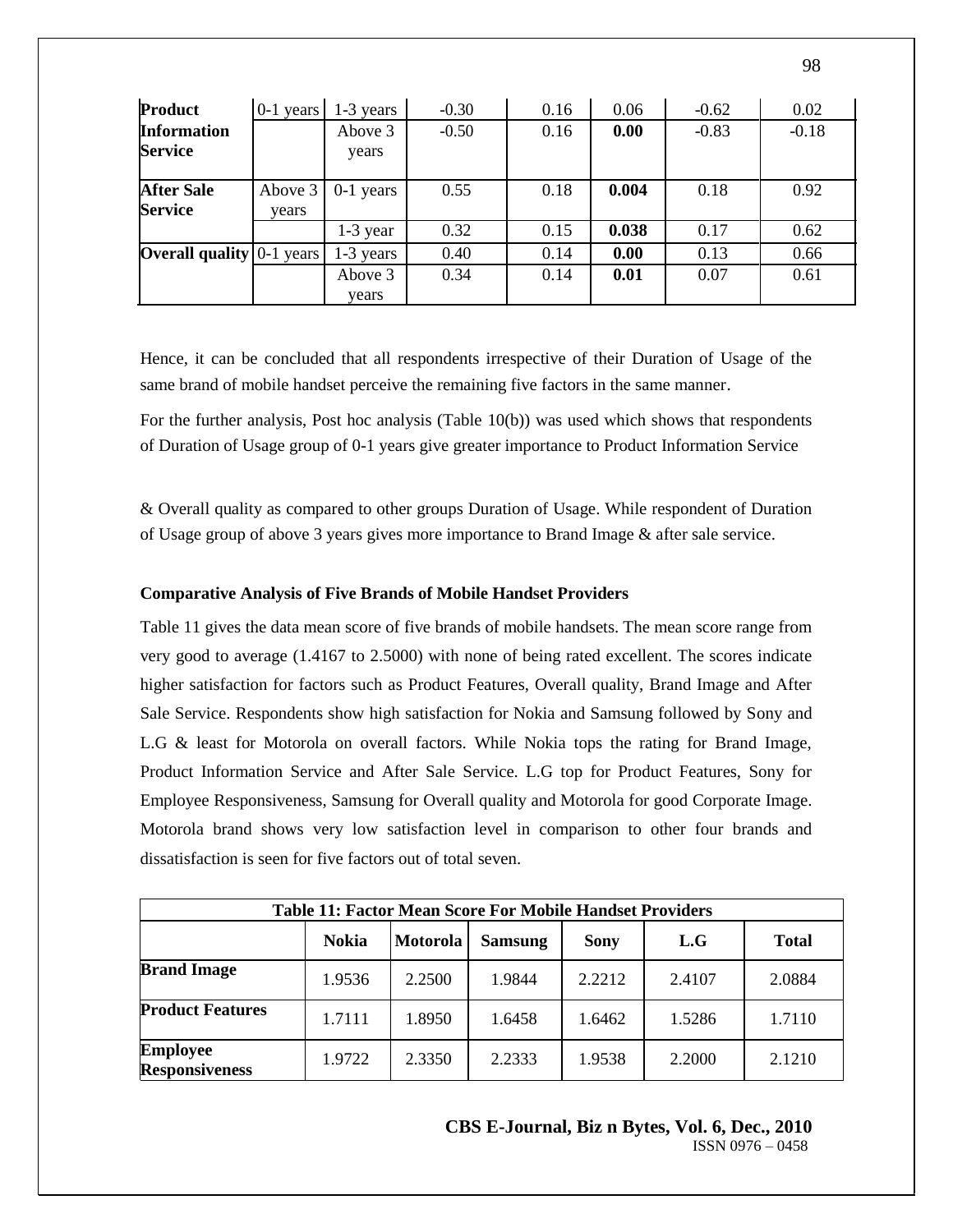| <b>Product Information</b><br><b>Service</b> | 1.9063 | 2.3000 | 2.1875 | 2.2692 | 2.5536 | 2.1450 |
|----------------------------------------------|--------|--------|--------|--------|--------|--------|
| <b>After Sale Service</b>                    | 1.7431 | 2.5875 | 2.0208 | 2.2500 | 2.5000 | 2.0975 |
| <b>Overall quality</b>                       | 1.5972 | 1.5750 | 1.4167 | 1.5769 | 1.4286 | 1.5350 |
| <b>Corporate Image</b>                       | 2.1111 | 2.0500 | 2.2083 | 2.2308 | 2.2143 | 2.1450 |
| <b>Total</b>                                 | 1.8563 | 2.1417 | 1.9566 | 2.0211 | 2.1194 | 1.9775 |

|                                                        | <b>Table12: Factor -wise Ranks for Mobile Handset Providers</b> |         |          |          |          |  |  |  |  |
|--------------------------------------------------------|-----------------------------------------------------------------|---------|----------|----------|----------|--|--|--|--|
|                                                        | Rank1                                                           | Rank2   | Rank3    | Rank4    | Rank5    |  |  |  |  |
| <b>Brand Image</b>                                     | Nokia                                                           | Samsung | Sony     | L.G      | Motorola |  |  |  |  |
| Product<br><b>Features</b>                             | L.G                                                             | Samsung | Sony     | Nokia    | Motorola |  |  |  |  |
| <b>Employee</b><br><b>Responsiveness</b>               | Sony                                                            | Nokia   | L.G      | Samsung  | Motorola |  |  |  |  |
| <b>Product</b><br><b>Information</b><br><b>Service</b> | Nokia                                                           | Samsung | Sony     | Motorola | L.G      |  |  |  |  |
| <b>After Sale</b><br><b>Service</b>                    | Nokia                                                           | Samsung | Sony     | L.G      | Motorola |  |  |  |  |
| <b>Overall quality</b>                                 | Samsung                                                         | L.G     | Motorola | Sony     | Nokia    |  |  |  |  |
| Corporate<br>image                                     | Motorola                                                        | Nokia   | Samsung  | L.G      | Sony     |  |  |  |  |
| <b>Total</b>                                           | Nokia                                                           | Samsung | Sony     | L.G      | Motorola |  |  |  |  |

# **Conclusion**

The research identified the Brand Image, Product Features, Employee Responsiveness, Product Information Service, After Sale Service, Overall quality and corporate image as the main factors influencing the customer satisfaction of mobile handset.

Hypothesis testing shows that respondent of all age groups, gender & occupation, perceive Brand Image, Product Information Service, After Sale Service, and Corporate image as the most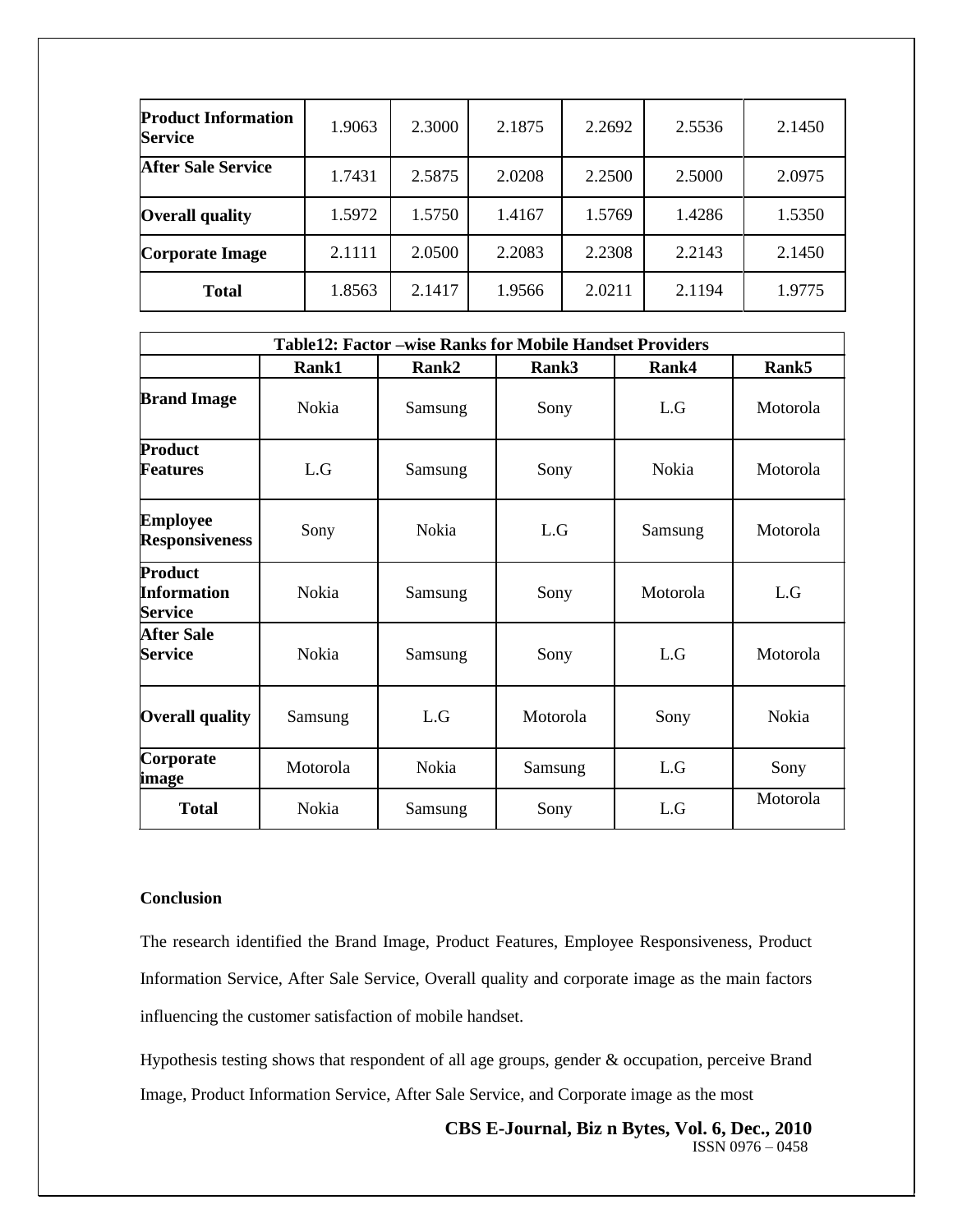important factor of customer satisfaction. Respondents of all the group of duration of usage of same mobile handset perceive Product Features, Employee Responsiveness and corporate image as most important factor of customer satisfaction.

This study also rates the Nokia as the top mobile handset brand with regard to Brand Image, Product Information Service and After Sale Service.

So the result of this study will be helpful for mobile manufacturers to give more satisfaction to customer by making effective marketing and customer relationship strategies related to Brand Image, Product Features, Employee Responsiveness, Product Information Service, After Sale Service, Overall quality and corporate image.

### **References**

- 1. By Andy P. Field (2005), —Discovering Statistics Using SPSS for Windows, Sage publication,pp.440
- 2. Austin W, McGinn N C e Susmilch C, 1980, ―Internal Standards Revisited: Effects of Social Comparisons and Expectancies on Judgments of Fairness and Satisfaction‖, *Journal of Experimental Social Psychology,* Vol. 16, 426-441.
- 3. Balasubramanian, Peterson and Jarvenpaa, S L 2000, ―Exploring the Implications of M-Commerce for Markets and Marketing‖, Journal of the Academy of Marketing Science, 30, 348-361.
- 4. Fournier S e Mick D G, 1999, ―Rediscovering Satisfaction‖, *Journal of Marketing*, October, 5-23.
- 5. Gupta, Jain and Sawhney M B 1999, ―Modeling the Evolution of Markets with Indirect Network Externalities: An Application to Digital Television‖, Marketing Science, 18, 396-416.
- 6. Holbrook M B, 1999, Consumer Value, London: Routledge.
- 7. Homans G C, 1961, *Social Behavior: Its Elementary Forms*, New York, Hartcourt, Brace and World.
- 8. Hunt K H (edit by), 1977, Conceptualization and Measurement of Consumer Satisfaction/Dissatisfaction, Report No. 77-103, *Marketing Science Institute,* Cambridge.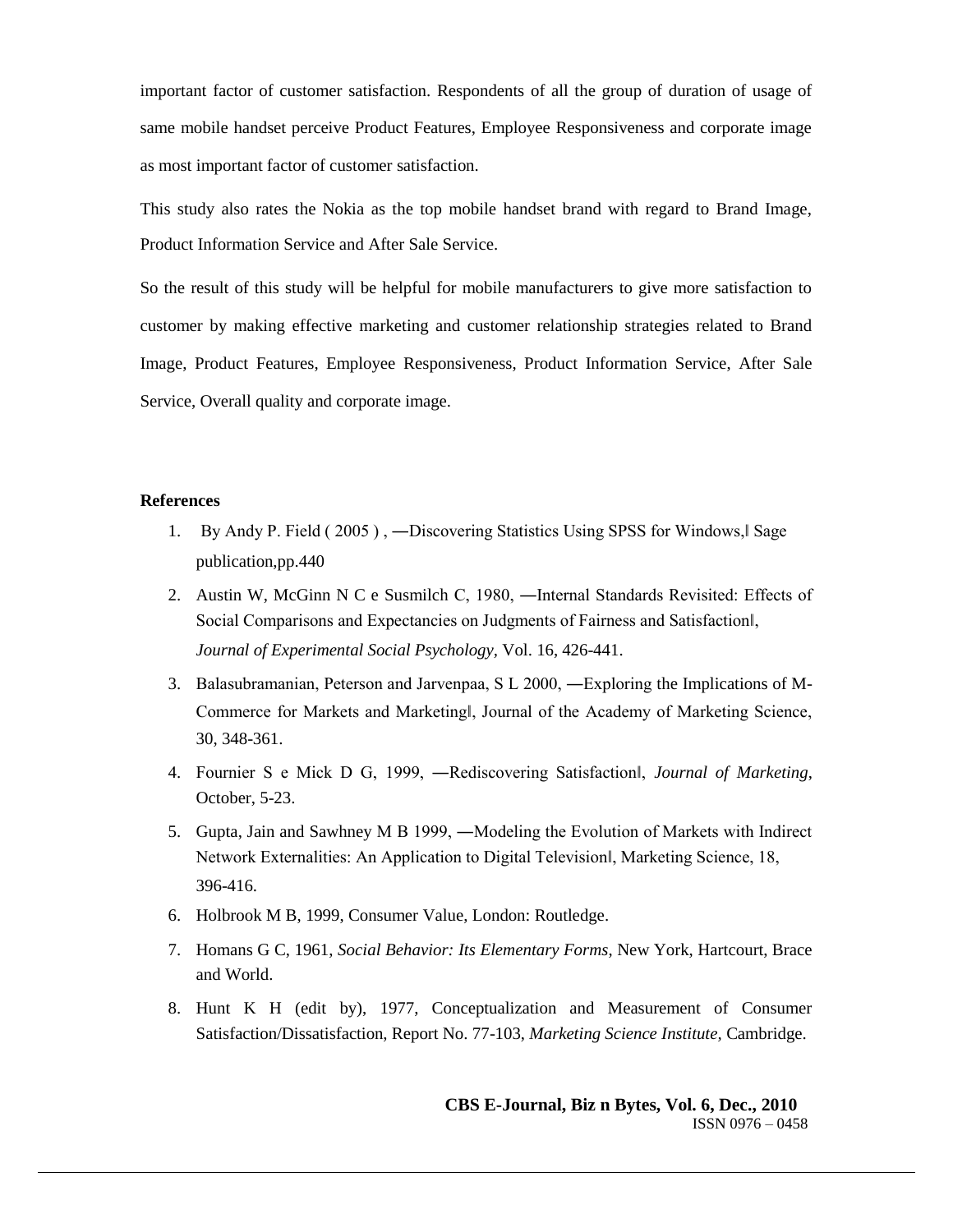- 9. Levesque, Terrence J, and Gordan H G McDougall 2000, ―Service Failures and Recovery Strategies: An Experimentl, Canadian Journal of Administrative Sciences, 17 (1), 20-37.
- 10. Liebowitz and Margolis, S 1998, ―Network Externality Value‖, The New Palgraves Dictionary of Economics and the Law, Macmillan, UK.
- 11. Mahajan and Muller, E 1990, New Product Diffusion Models in Marketing: A Review and Directions for Research.
- 12. Mathwick, Malhotra and Rigdon, 2001, ―Experimental Value: Conceptualization, Measurements and Application in the Catalog and Internet Shopping Environment‖, Journal of Retailing, 77, 39-56.
- 13. Oliver R L, 1977, ―Effect of Expectation and Disconfirmation on Post-exposure Product Valuations: An Alternative Interpretation‖, *Journal of Applied Psychology*, No. 4, 480- 486.
- 14. Oliver, R N 1997, Satisfaction. *A Perspective on the Customer,* McGraw Hill Inc. New York.
- 15. Olson J C and Dover P A, 1979, ―Disconfirmation of Consumer Expectations through Product Trial‖, *Journal of Applied Psychology*, No. 2, 179-189.
- 16. Shaprio and Varian, H R 1999, Information Rules: A Strategic Guide to the Network Economy, Harvard Business School Press, Boston, Mass.

# **Appendix: 1**

# **Questionnaire**

Please note that this research is being conducted purely in the interests of academic research and is not funded by any institute. Respondent's details or responses will be analyzed, Information not be forwarded to any for commercial purposes. Personal data provided by respondents will be processed in compliance will protection.

### *Section A: Demography of Respondent*

Name

1. Age

- $\bullet$  15-20 years
- $\bullet$  21-25 years
- 26-30 years
- Above 30 years
- 2. Gender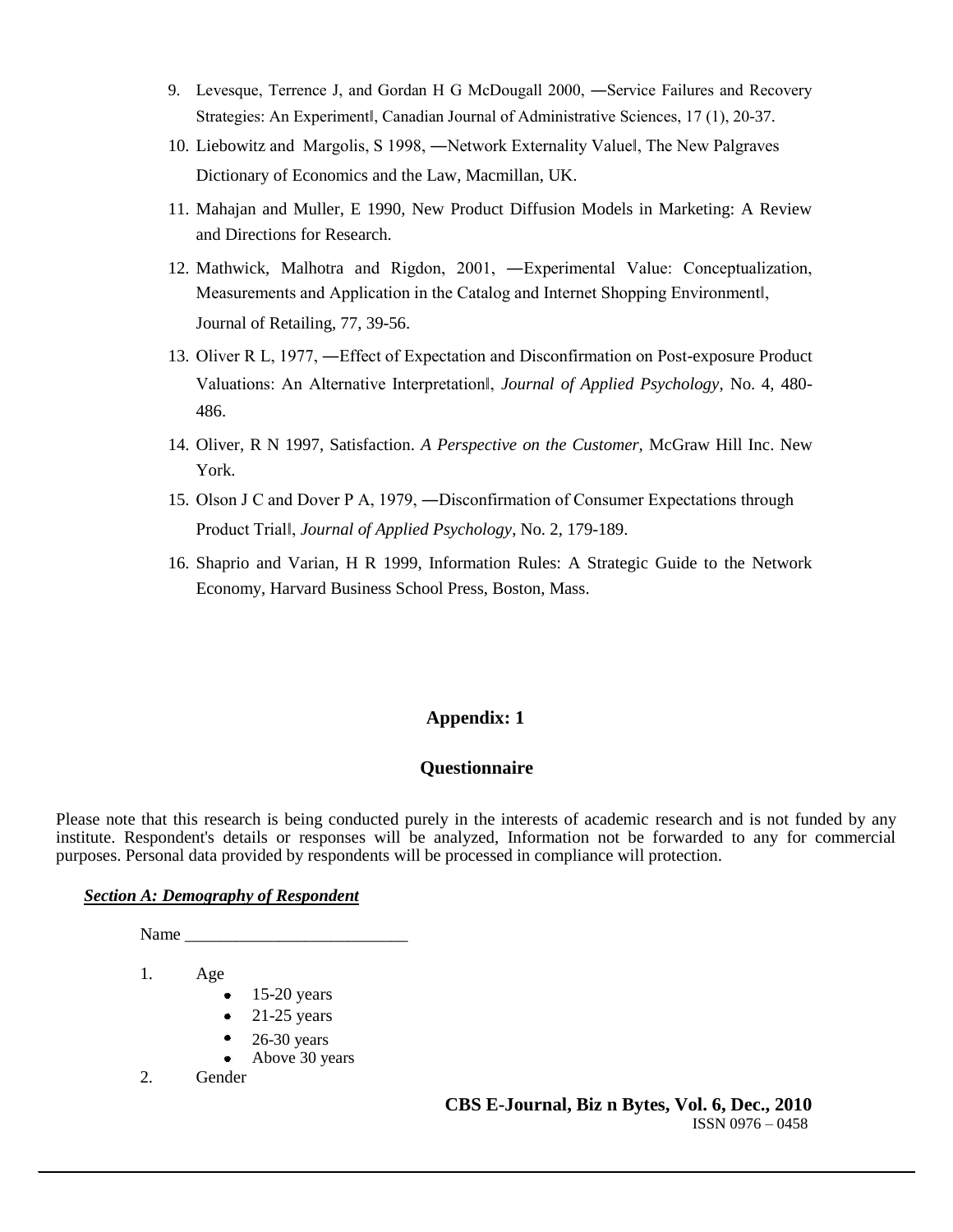- Male  $\bullet$
- Female
- 3. Occupation
	- Student
	- Private sector employee
	- Businessman
	- Govt. employee
	- Others
- 4. Duration of usage
	- $\bullet$  0-1 year
	- $\bullet$  1-3 years
	- Above 3 years.
- 5. Mobile hand set Brand Name
	- Nokia
	- Motorola
	- Samsung  $\bullet$
	- $\bullet$ Sony
	- LG

# *Section: B*

# **Please express your opinion on the following questions by circling an appropriate number.**

| <b>Statements</b>                                                          | <b>Strongly</b><br>agree | Agree                       | <b>Neutral</b> | <b>Disagree</b> | <b>Strongly</b><br>disagree |
|----------------------------------------------------------------------------|--------------------------|-----------------------------|----------------|-----------------|-----------------------------|
| 1. Over all quality of mobile handset<br>is good                           | 1                        | $\mathcal{D}_{\mathcal{L}}$ | 3              | 4               | 5                           |
| 2. Mobile handset consistent in<br>performance                             | 1                        | $\overline{2}$              | 3              | $\overline{4}$  | $\overline{5}$              |
| 3. Mobile handset is durable                                               | 1                        | $\overline{2}$              | 3              | $\overline{4}$  | 5                           |
| 4. Mobile handset is easy to use                                           |                          | $\overline{2}$              | 3              | 4               | 5                           |
| 5. Mobile handset is innovative                                            | $\mathbf{1}$             | $\overline{2}$              | 3              | $\overline{4}$  | 5                           |
| 6. Mobile handset is easily available                                      | 1                        | $\overline{2}$              | 3              | $\overline{4}$  | 5                           |
| 7. Company outlets provides the<br>technical support for mobile<br>handset | 1                        | $\mathcal{D}_{\mathcal{L}}$ | 3              | 4               | 5                           |
| 8. Company has good Corporate<br>Image                                     | 1                        | $\mathcal{D}_{\mathcal{L}}$ | 3              | 4               | 5                           |
| 9. Employees responds to complaints<br>and suggestions in no time          | $\mathbf{1}$             | $\overline{2}$              | 3              | $\overline{4}$  | 5                           |